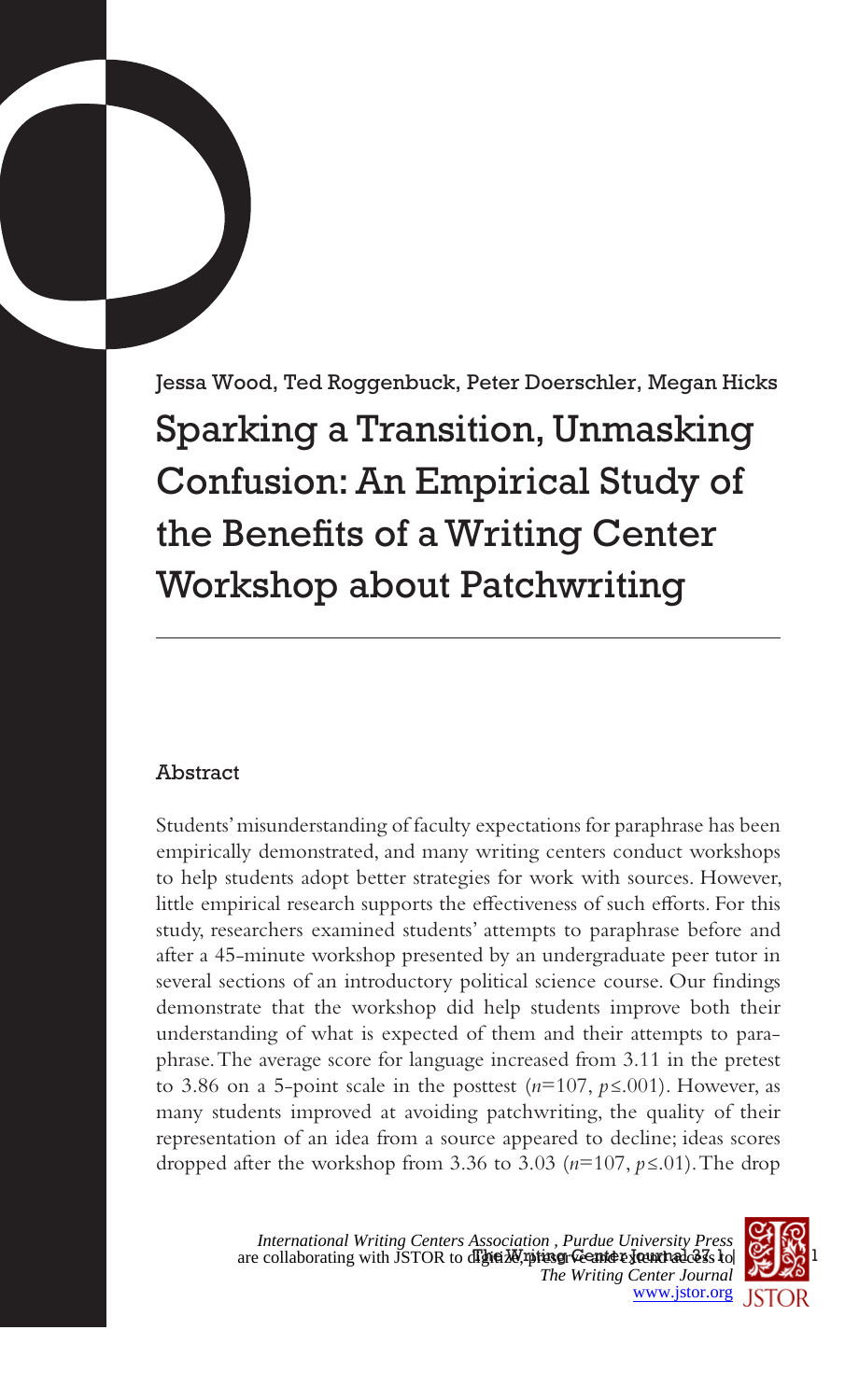in scores for ideas supports concerns that students' practice of patchwriting may serve to mask problems with their reading comprehension. These findings suggest that writing centers can effectively partner with faculty to help students read and work more thoughtfully with source material and therefore engage more fully with course material.

#### Introduction

In studying her students' work with sources, Rebecca Moore Howard (1992) discovered that their failure to meet faculty expectations for work with sources was often unintentional. She coined the term *patchwriting*, "copying from a source text and then deleting some words, altering grammatical structures, or plugging one-for-one synonym substitutes," to describe one of the most common patterns she saw (p. 233). We see the widespread practice of patchwriting on our own campus. Students arrive believing that patchwriting represents appropriate paraphrase, and without explicit instruction, they continue to believe this even at the graduate level and possibly into their professional careers.

Howard distinguishes patchwriting from plagiarism, which, she argues, more accurately describes intentional acts. The Council of Writing Program Administrators (2003) agrees, saying students are not plagiarizing when they "try in good faith to acknowledge others' work but fail to do so accurately or fully." So, although many faculty believe punitive approaches will lead students to avoid patchwriting, Howard argues instead that, because patchwriting results from a lack of knowledge on the part of students, it is a sign more education is needed. She and others have noted that writing centers can help fill this knowledge gap. For example, Elizabeth Kleinfeld (2011) has argued that writing centers have a responsibility to treat students' approaches to finding, reading, and incorporating source material as higher order concerns. The writing center she directs at the Metropolitan State College of Denver has adapted its approaches to sessions in order to more effectively seek and recognize opportunities to help students improve their work with source material (Kleinfeld, 2011). However, she acknowledges that one significant limitation that may keep writing centers from effectively helping students improve how they use sources is insufficient opportunity: Students don't often come to us for help with research (Kleinfeld, 2011).

We share the view of Kleinfeld (2016), Howard and Tracy Carrick (2006), and others that writing centers have an obligation to help students learn how to write from sources. For our center, a primary strategy for creating opportunities to offer such help is our 45-minute Writing with Sources (WWS) workshop. This workshop creates opportunities to work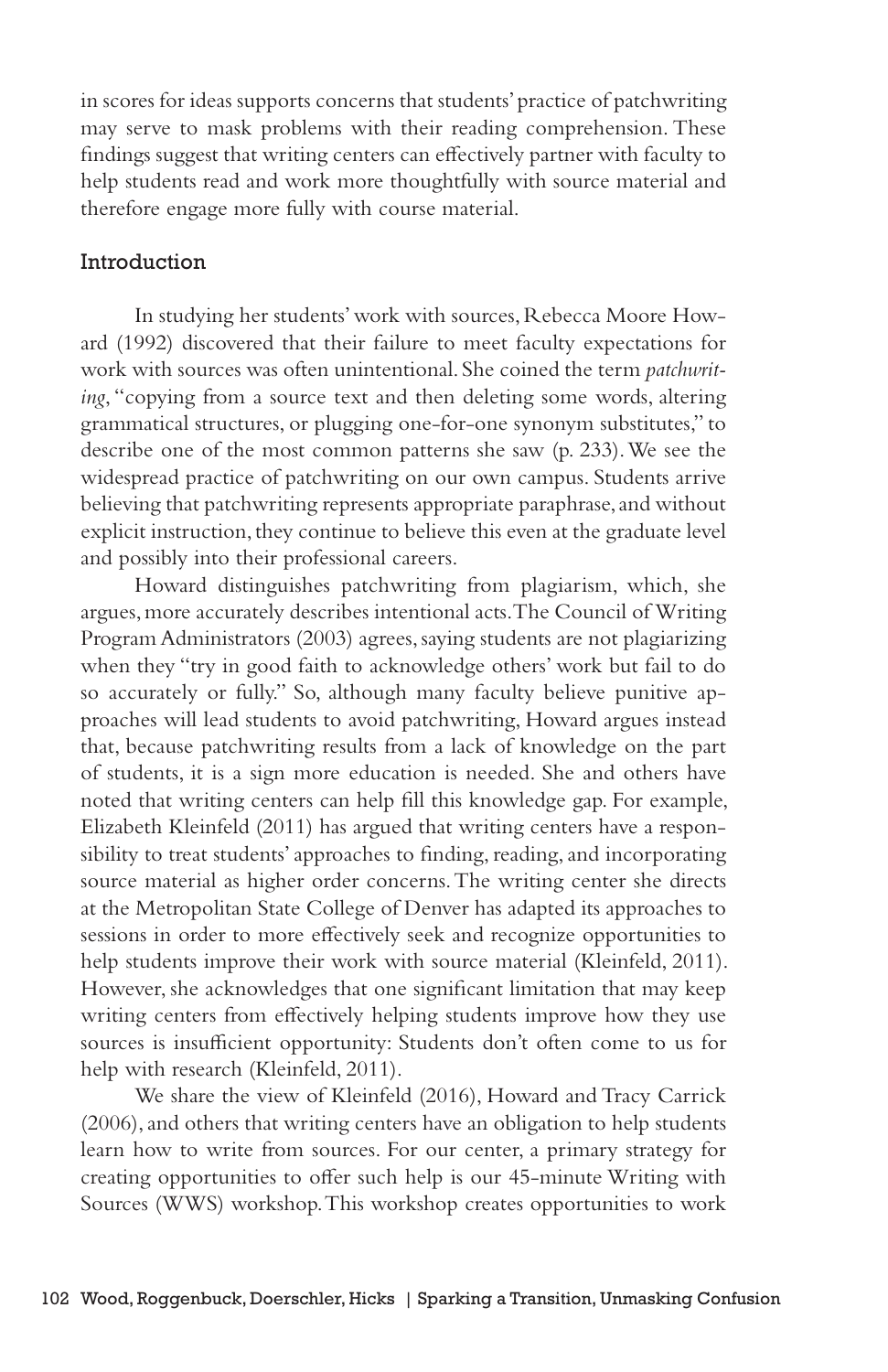with students on writing from sources by allowing us to first meet them in their classrooms and initiate a conversation about how they read and then incorporate sources into their work and how their current practices may not meet faculty expectations, especially for paraphrase. We then invite them to continue the conversation by coming to our center for help with reading and incorporating sources into their written work. Demand for our workshop has grown steadily<sup>1</sup> because faculty feel as though we are effective in helping their students understand critical concepts related to writing from sources, especially faculty concern about what they call "accidental plagiarism"—in other words, patchwriting and other unintentional misuse of sources. Of course, believing in our workshop's value is not the same as empirically verifying its effectiveness. To do that, we conducted an experimental study.

Our effort to measure the effectiveness of our WWS workshop had three phases. In phase one, conducted in 2010-2011, we measured student learning from our workshop by administering paper surveys to students immediately following each workshop. Later, in phase two, conducted from 2014 to 2016, we narrowed our focus to the specific problem of patchwriting and used anonymous student-response devices to measure students' self-reported learning. Finally, in phase three, conducted from 2015 to 2016, we used a combination of students' clicker responses during the workshop and pre/post writing samples to measure its effect on student writing and writing processes. Our findings demonstrate that patchwriting is widespread and occurs at all levels unless students experience an effective intervention. Our workshop was effective in helping students improve both their understanding of what is expected of them and their attempts to paraphrase. The average score for language increased from 3.11 in the pretest to 3.86 on a 5-point scale in the posttest  $(n=107, p \le 001)$ . However, while many students improved at avoiding patchwriting, the quality of their representation of an idea from a source appeared to decline; ideas scores dropped after the workshop from 3.36 to 3.03 ( $n=107$ ,  $p\leq 0.01$ ). This decline in ideas scores supports concerns that students' practice of patchwriting may serve to mask problems with their reading comprehension. These findings suggest writing centers can effectively partner with faculty to help students read and work more thoughtfully with source material and therefore engage more fully with course material.

We conducted nine classroom WWS workshops in Fall 2012; 18 workshops in Fall 2014; 28 workshops in Fall 2016; and 39 workshops in Fall 2017.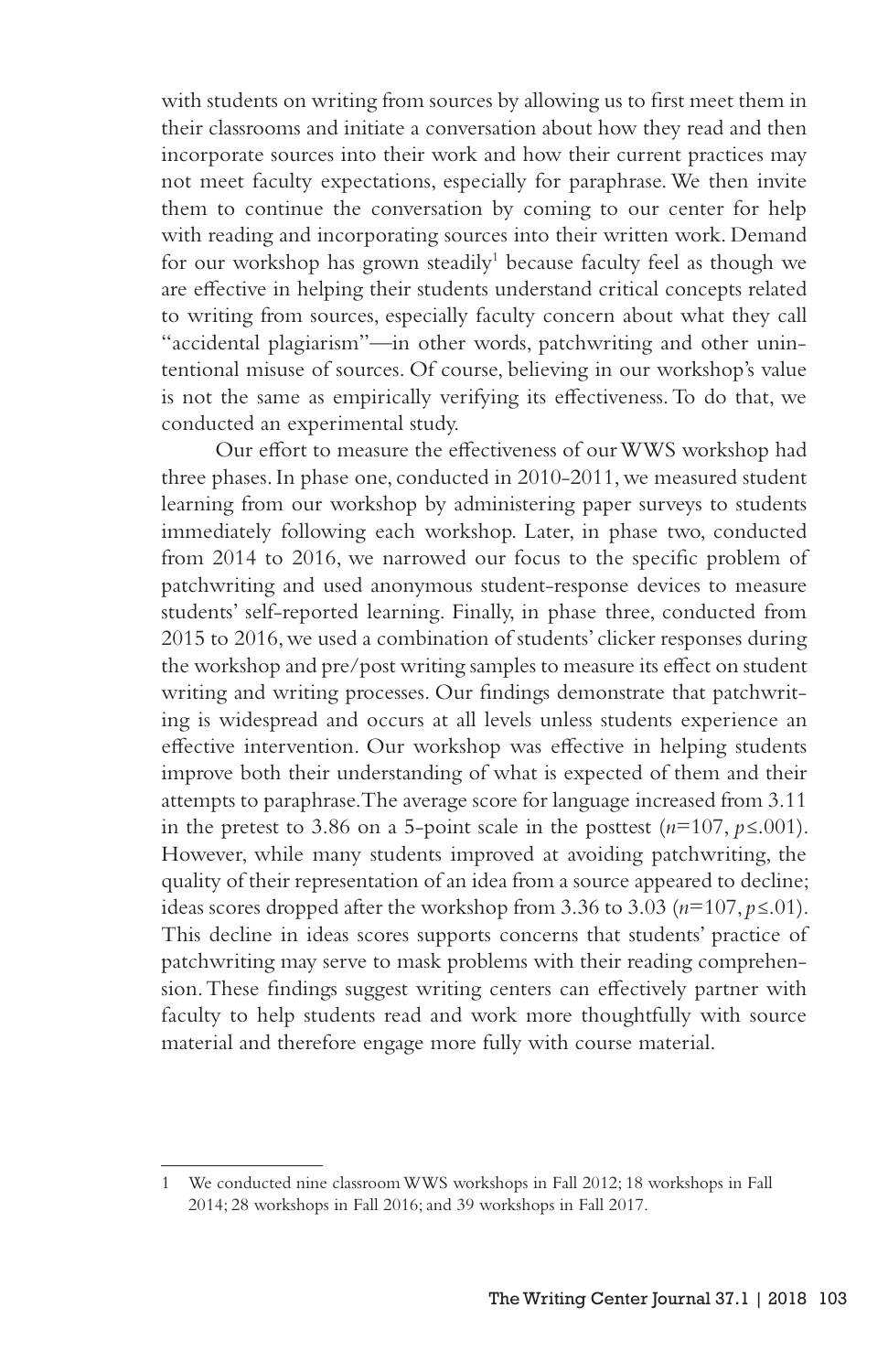### The Problem of What Students Know and Do with Source Material.

Rebecca Moore Howard, Sandra Jamieson, and others working on the Citation Project, have done much to study and measure students' frequently problematic practices when they write from sources. For that work, they define patchwriting as "restating a phrase, clause, or one or more sentences while staying close to the language or syntax of the source" (Jamieson & Howard, 2011). In a preliminary study of 18 research papers, Howard, with Tanya K. Rodrigue and Tricia Serviss, found patchwriting in 16 papers, direct copying without quotation in 13, "non-common-knowledge information for which no source was cited" in 17, and misattribution of information to a source that either "did not contain that information or said something different from what the student was attributing to it" in 14 (2010, p. 182). They also found that students did not summarize at all and that their work with source material was often superficial at best. They concluded that because "it is consistently the sentences, not the sources, that are being written from," it is difficult to determine to what extent students actually engaged with or understood their sources (p. 189). Jamieson and Howard (2011) later reported similar findings in their expansion of data collection when the Citation Project looked at data from 174 student papers from 16 participating universities.

When it comes to patchwriting specifically, researchers have demonstrated that students have a limited understanding. For example, Miguel Roig (1997) found that most students (76%) can identify correct paraphrase, but 50% also misidentify incorrect work as correct. Even when students try to follow accepted practice, their misunderstandings may lead them astray. In Alastair Pennycook's (1996) study, a representative student reported he had plagiarized because "to him, it seemed almost more honest to keep the language the same and leave the ideas" (p. 223). Overall, these findings support what those who teach writing often know from experience: Students frequently arrive on campuses poorly prepared to meet faculty expectations for college-level work with sources, especially for paraphrase.

Unfortunately, students' confusion often continues after they arrive on our campuses. In many cases, what we teach may directly contradict what students have been taught in the past. On our own campus, many students have reported in discussions during or after our workshop that they had been taught "techniques" that basically constitute patchwriting. For example, some report having been taught to construct paraphrase by replacing at least every fourth word from an author's original language. Misinformation may also come from well-meaning textbooks or hand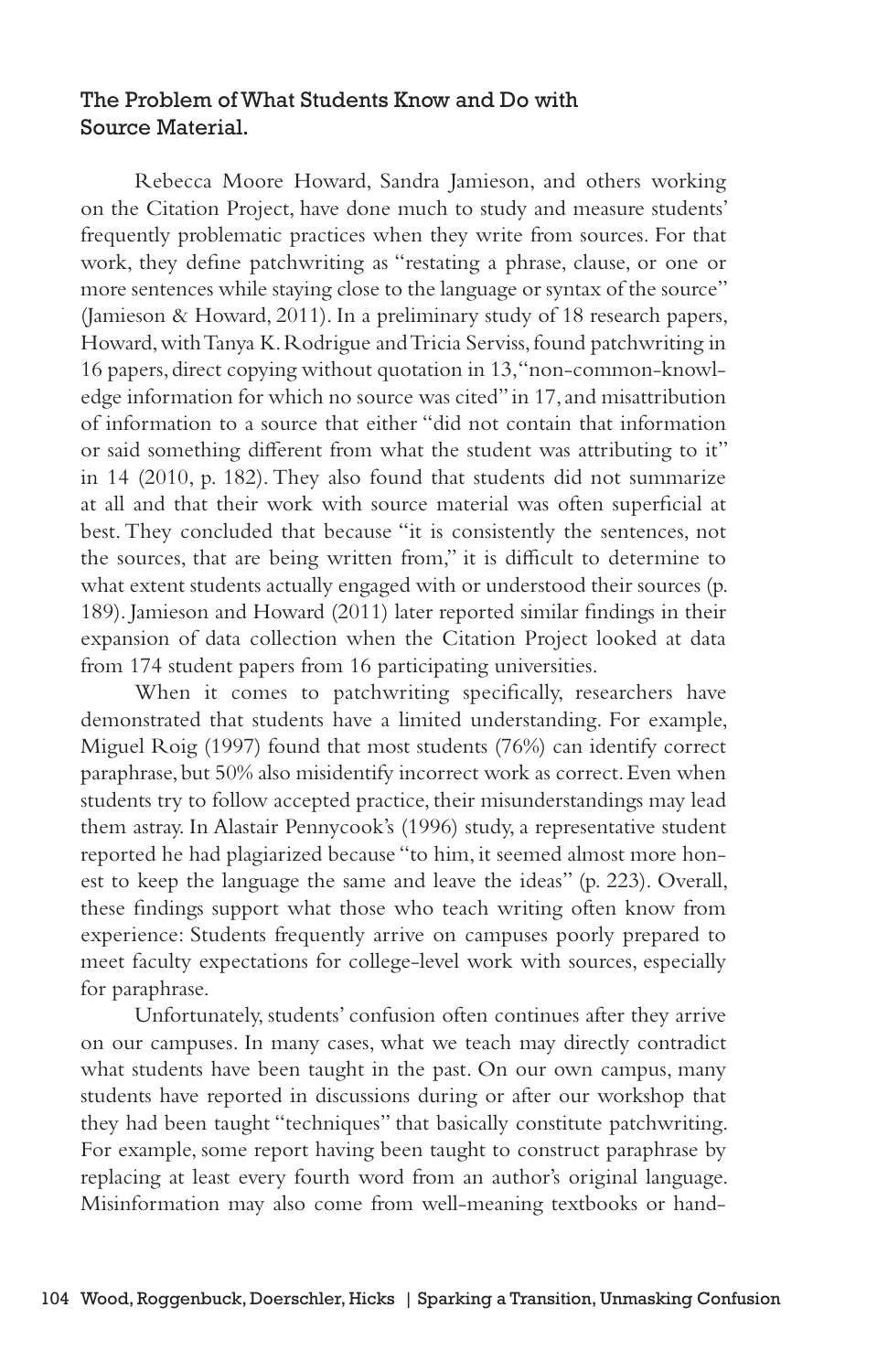books attempting to explain appropriate practice. *Successful College Writing*, a first-year composition textbook, offers mixed advice for working with sources. While it gives helpful suggestions like reading a passage twice before attempting to paraphrase, it also advises students to "work sentence by sentence" (McWhorter, 2012, p. 612), which Jamieson and Howard (2011) describe as an underlying problem in how students work with source material. The textbook also advises students to "choose synonyms" and goes on to claim, "As a rule of thumb, no more than two or three consecutive words should be the same as in the original" (McWhorter, 2012, p. 612).

Another problematic source of information many students typically encounter later in their curriculum is the *Publication Manual of the American Psychological Association*. Kimberly K. Bennett, Linda S. Behrendt, & Jennifer L. Boothby (2011) studied perceptions of plagiarism among faculty in psychology and found general agreement that "acknowledging a source but changing very few words from a quote" constitutes plagiarism (p. 31). The authors argue that "instilling in students professional standards and academic integrity, akin to the policies provided in the *Publication Manual*, is paramount to training psychology students at the undergraduate and graduate levels" (30). However, the 6th edition of the *Publication Manual*  (2009) offers the following parenthetical definition of paraphrase: To "summarize a passage or rearrange the order of a sentence and change some of the words is paraphrasing" (p. 15). The 5th edition (2002, p. 349) and 4th edition (1994, p. 292) carry nearly identical language; thus, the definition has been in the manual since it started to include information about paraphrase. The 3rd edition (1983) does not mention paraphrase, focusing instead exclusively on quotation, which offers an interesting glimpse into a key rhetorical change in the discipline over the last 30-some years.

We can expect, then, that some students will have outright false beliefs about paraphrase, and misinformation from multiple sources may hinder their ability to take in new information and adopt new strategies (Ambrose, Bridges, DiPietro, Lovett, & Norman 2010, p. 14). Given these problems of confusion and misinformation, it is perhaps unsurprising that both students and faculty disparage the common practice of referring students to university conduct handbooks because they consider it insufficient to address plagiarism (Schwabl, Rossiter, & Abbot 2013, p. 411). A more effective practice argued for by Howard and Carrick (2006) is for writing center directors to prepare peer tutors to deliver workshops that "define plagiarism, discuss school policies, and teach students to work effectively with sources" (p. 254). Though our workshop focuses foremost on helping students understand patchwriting, we also discuss plagiarism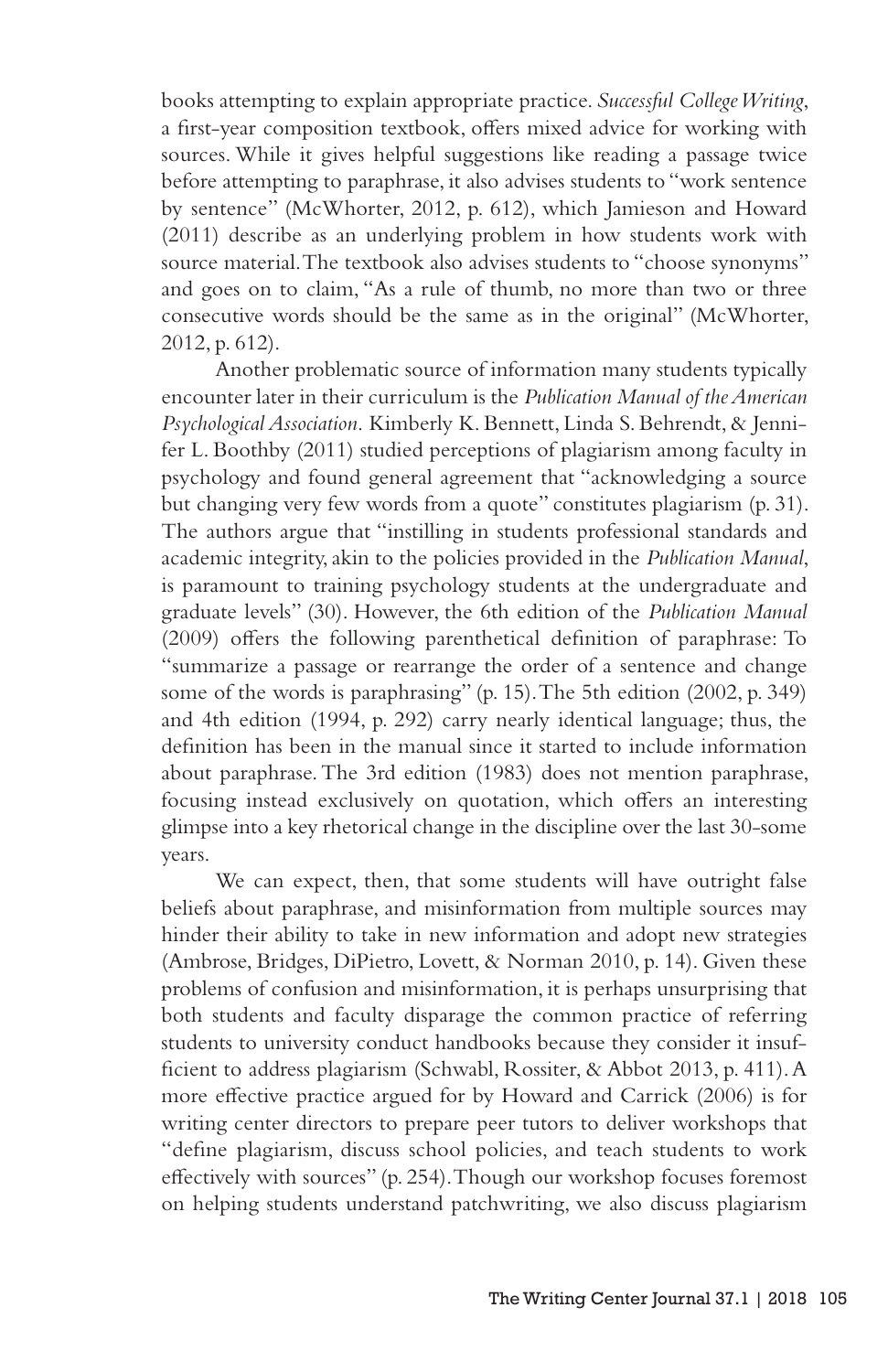and school policies as a way to reinforce that our purpose is to help make clear what is being asked of them and to provide concrete strategies they can use to paraphrase well.

#### Faculty Perceptions of and Responses to Plagiarism

Because the word *plagiarism* encompasses many complex literacy practices and is too often addressed punitively, many scholars find the term itself not particularly helpful and eschew discussions of writing center involvement for that reason (Howard, 2000; Valentine, 2006; Zwagerman, 2008). Howard and Carrick (2006) write that to "train peer-tutors to teach writing from sources is to enter the academic minefield. One should enter it only if equipped with a map that shows the mines' locations" (p. 254). A significant problem is that many faculty believe the best way to ensure students work appropriately with sources is to send the message "if you plagiarize, you'll fail" (Hu, 2015, p. 101). However, because only those students who have a high level of preparation and strong understanding of plagiarism are able to adjust their practices in the face of such threats, rather than preventing potential misbehavior, such approaches are at best unhelpful and at worst disenfranchising for many students. And since this lack of preparation is most widespread among underprivileged students and students from cultures and subcultures that view attribution and ownership of ideas differently from the way U.S. academics do, a punitive approach to plagiarism serves—whether intentionally or not—to limit these students' access to educational success (Howard, 1995). Some writing center directors may worry that becoming involved in plagiarism instruction implies an endorsement of such punitive approaches.

For our center, however, offering a workshop is a way to offer a visible alternative to punitive approaches to plagiarism. Our workshop gives us the opportunity to broach the topic of patchwriting as something not well understood or well taught. In this way, the workshop helps students understand what is expected of them when they are writing from sources and then extend to them an invitation to come to our center and work with us while they're doing research or drafting.

Other concerns for writing centers in attempting to help students meet and understand faculty expectations for working with sources are that faculty may not distinguish intentional plagiarism from misuse of sources or patchwriting (Roy 1999), or that faculty do not share a uniform understanding of what constitutes ethical paraphrase. Some argue faculty are "not sure" about whether or not patchwriting constitutes acceptable paraphrase (Schwabl, Rossiter, & Abbot, 2013, p. 410). For example, Roig (2001) studied faculty responses to six sample paragraphs that involved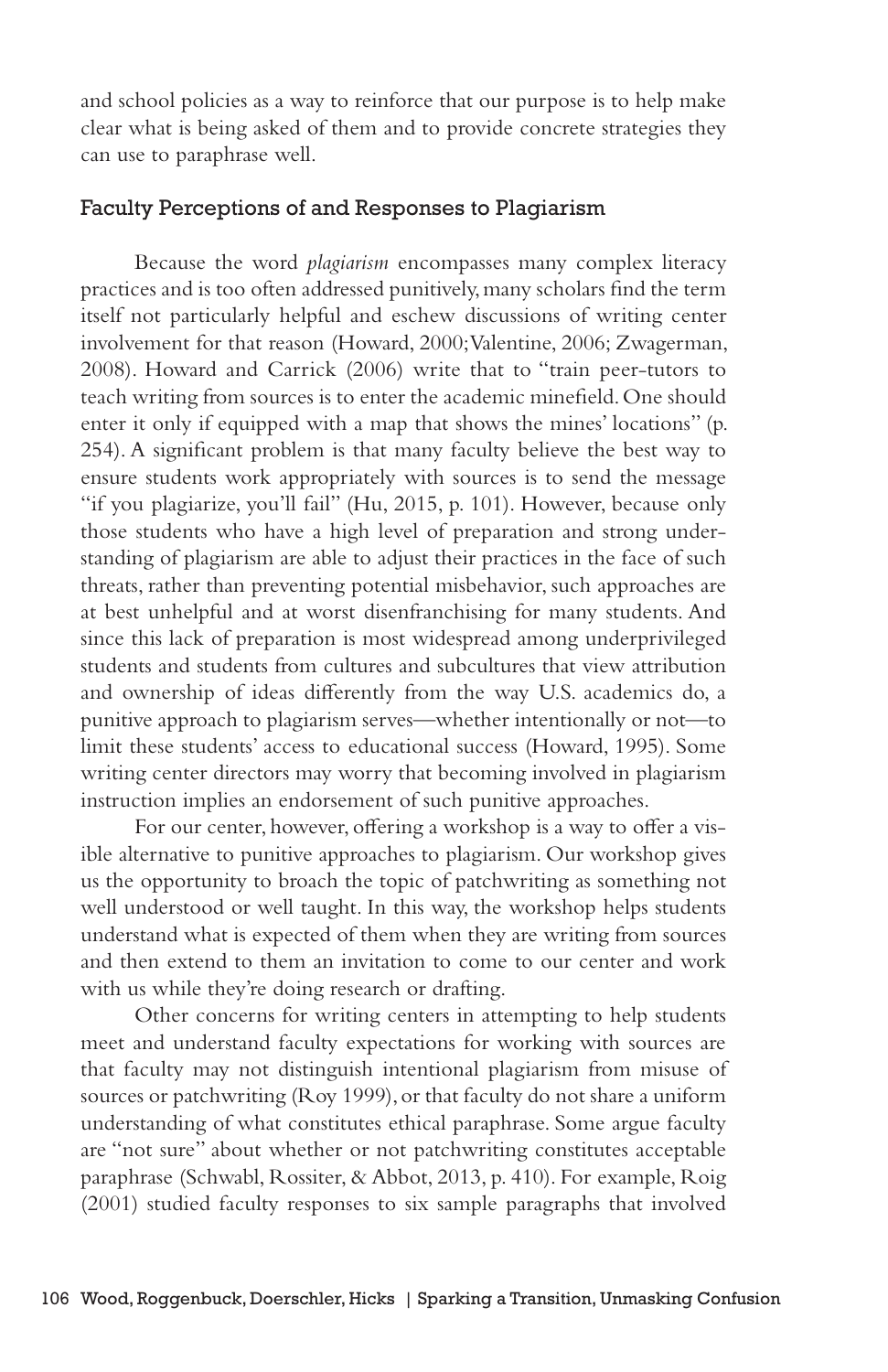varying degrees of patchwriting and plagiarism to "explore the hypothesis that professors from different disciplines have different criteria for paraphrasing and plagiarism" (p. 310). Although differences between disciplines were not found, and though there were high levels of agreement for five of the six paragraphs, Roig did find that for a paragraph including at least one sentence copied verbatim from the original, 44% of faculty did not consider it a case of plagiarism.

On our campus, however, we have found greater consistency among faculty from many disciplines than has been documented in the existing literature. A key difference between our experience and the findings of Alice M. Roy (1999) is that her conversations with faculty were through telephone interviews and not connected to a specific example. Our conversations with faculty during our workshop center on an example text, and our surveys followed the workshop in which faculty observed the examples we showed their students. During the workshop, we show a PowerPoint slide with the original paragraph above a patchwritten paragraph and make it a point to ask the faculty member in the classroom whether or not the patchwritten text is acceptable, and, if not, what they would call the patchwritten paragraph. When looking at the same example paragraph, faculty across our campus from multiple disciplines universally identify it as problematic and not up to their expectations. What they call it does vary; some call it *plagiarism*, some, *accidental plagiarism*, and those who have been inviting us to their classrooms for several semesters often come to call it *patchwriting*. Of course, these faculty are alike in that they have requested that our writing center deliver the workshop. Although our workshop ostensibly aims to educate students, faculty who have seen our workshop develop a much keener understanding of what their students do or do not understand when writing from sources. In this way, the workshops are accomplishing professional development for faculty in addition to educating students.

### But What Works?

While the scholars working with the Citation Project and others have done much to empirically study students' practices when writing from sources, little empirical research examines effective educational interventions conducted by writing centers to address patchwriting. Also, as Jackie Grutsch McKinney (2013) has noted, while writing centers have responded to calls for RAD research for one-on-one sessions, little research has focused on writing center workshops like ours although the majority of centers (84%) offer such workshops (p. 77).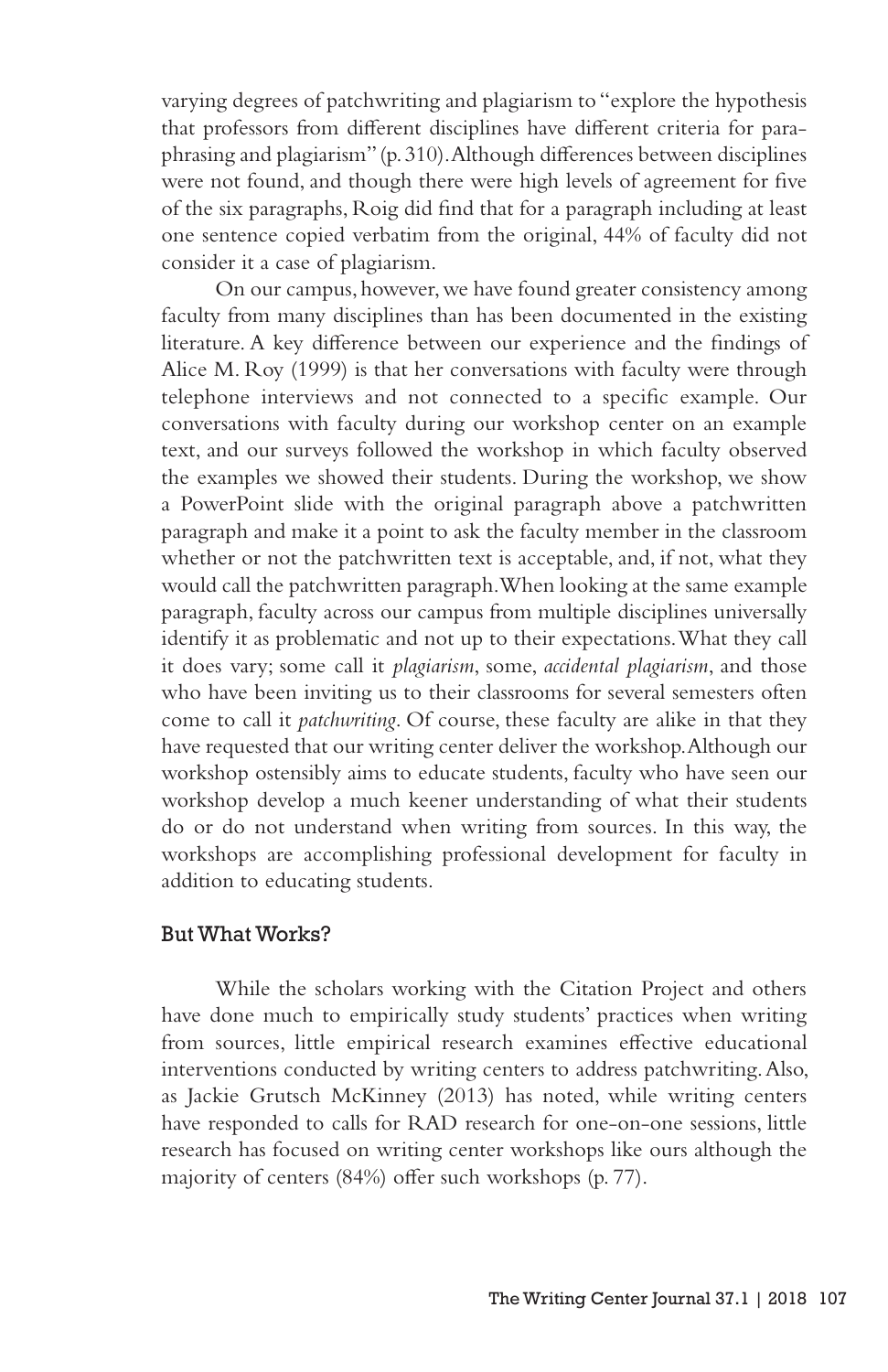When writing center scholars have examined workshops, their results have been promising. One study conducted by Chinny Nzekwe-Excel (2014) examined the effect of five writing workshops delivered through a writing center to first-year math students, one of which covered citing sources and also plagiarism and how to avoid it (p. 13). The study revealed a significant correlation between the number of workshops students attended and their performance on a writing assignment as determined by assignment grades, providing evidence that writing center workshops can help students. However, this study did not specifically pinpoint the effect of the workshop on patchwriting, something we examined in our assessment.

Outside of writing centers, when research on instruction in work with sources has been attempted, it has typically involved indirect methods of writing assessment. For example, Michelle DeGeeter et al. (2014) quizzed students electronically on their ability to recognize plagiarism in the semester following a presentation on the topic. This assessment was indirect because it only measured how well students were able to recognize plagiarism on the quiz, with no assessment of how well students could apply these lessons to their own writing.

Ronald W. Belter and Athena du Pré (2009) directly assessed student writing to determine the effectiveness of plagiarism instruction by looking directly at student writing in two sections of the same course, one that experienced an intervention and one that did not. Their study showed that a mandatory online lesson, including a quiz on which students had to score 100%, was tied to a significant reduction in the percentage of students who plagiarized in their essays for the course. But in analyzing the phenomenon we call *patchwriting*, researchers counted only "passages of at least several words each that were identical to the original source or nearly identical with only minor changes of articles, adjectives, or pronouns, without appropriate quotation marks and citation" (Belter & du Pré 2009, p. 259). Unfortunately, this threshold did not include common forms of patchwriting such as the extensive substitution of synonyms, changing of verb tenses, and reproduction of the structure or order of the original. Therefore, it is not possible to tell whether students began paraphrasing per faculty expectations after the lesson or whether they adopted forms of patchwriting not examined by the study. Additionally, because the researchers looked at students' actual papers for the course, they could not determine whether factors other than student knowledge, such as procrastination or other complications, affected their performance of patchwriting. Our study looked at ungraded student writing samples produced in class immediately before and after instruction in patchwriting, allowing us to measure students' abilities in the absence of these potential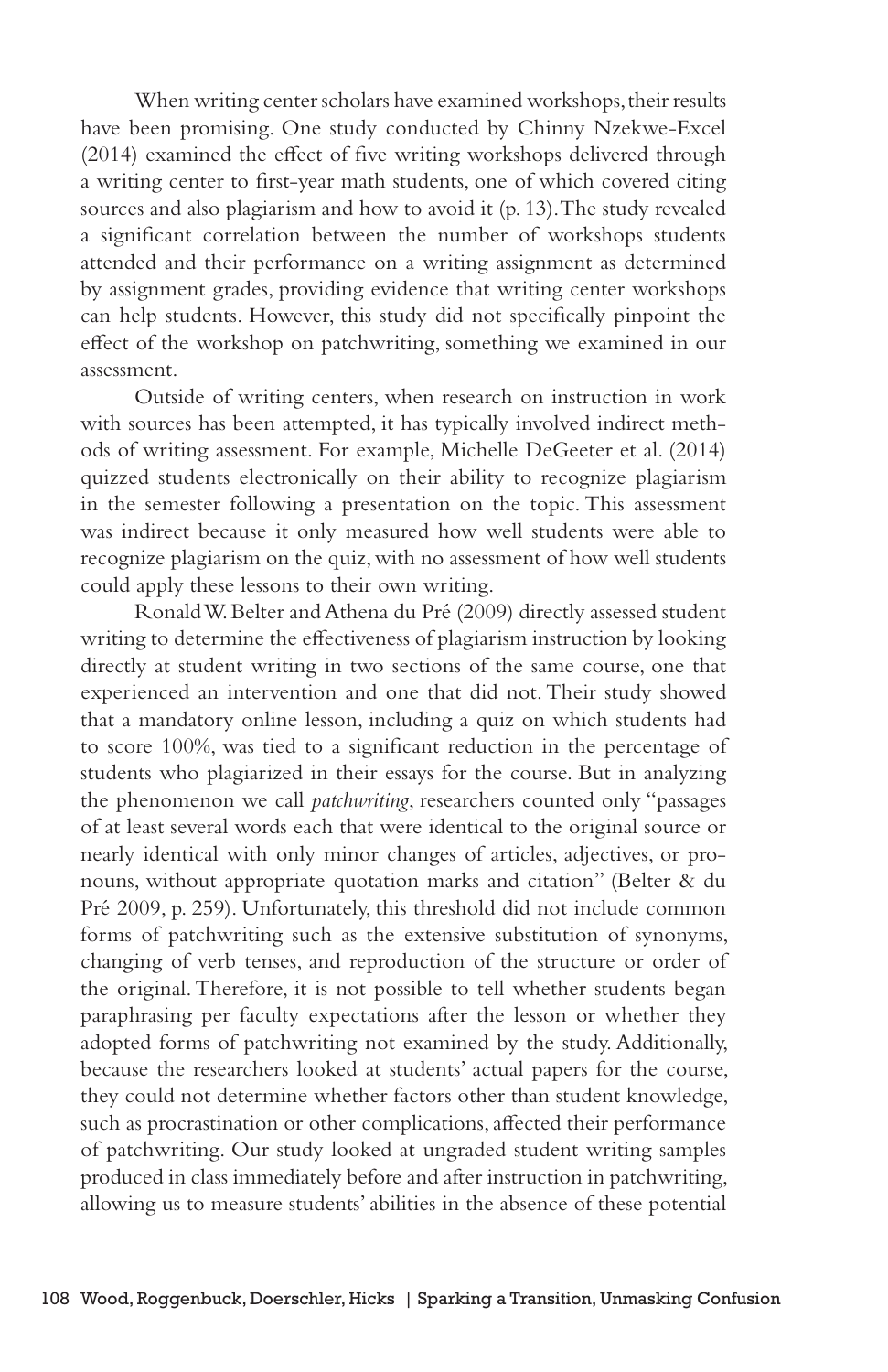confounds. After all, while it is true that patchwriting is not plagiarism when students lack knowledge or awareness of what is actually expected of them, it is also possible for students who do understand the difference between paraphrase and patchwriting to make the decision to patchwrite because they face a deadline or don't feel obligated to adhere to expectations.

### Methodology

### **The Workshop**

The intervention we employed was our writing center's 45-minute Writing with Sources (WWS) workshop.2 The WWS workshop contains a variety of examples of quotation and paraphrase that do not meet faculty expectations. Students are asked to assess whether each example is "accurate and ethical" or whether it exemplifies one of several potential problems: misrepresenting the source, giving insufficient credit for ideas (failing to cite), or giving insufficient credit for language (patchwriting). After students respond to each example, the presenter devotes several minutes to analyzing it with the class and, when appropriate, explaining why it is problematic and how it might be improved. The workshop is scaffolded: We begin by covering quotation, which is familiar to many students, and then contrast that to paraphrase, which is typically less familiar.

### **First Phase: Paper Surveys (2010–2011)**

During our initial 2010–11 study of the workshop's effectiveness, our writing center director, Ted Roggenbuck, delivered the workshop and administered paper surveys to students and faculty immediately afterward. A total of 735 students participated in the paper survey.

### **Second Phase: Clickers (2014–2016)**

In 2012, we wrote an internal grant to purchase student-response devices (clickers) for use in the WWS workshop. Clickers enabled us to make the workshop more interactive. Rather than ask students to raise their hands to respond to each example, the anonymity that clickers provided made it possible to ask every student to indicate their responses without fear that they might be exposing their misconceptions to peers and faculty. Whereas without clickers our attempts to train undergraduate peer tutors to deliver the workshops were mostly unsuccessful because students hesitated to respond in front of their peers, the clickers also made it possible for undergraduate writing consultants to successfully deliver the

<sup>2</sup> Our workshop's PowerPoint slides are available upon request.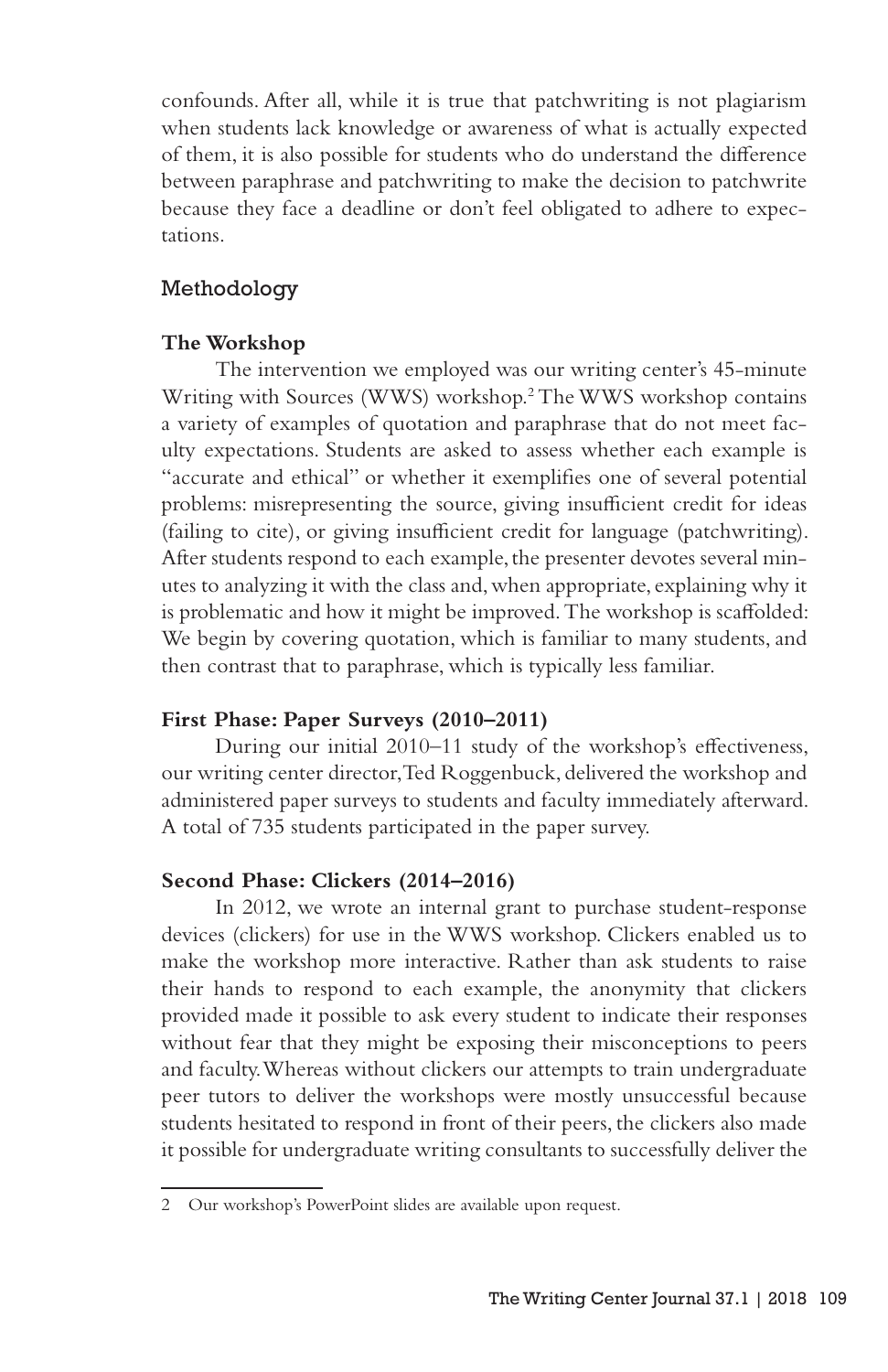workshop, enabling us to expand our workshop offerings and reach many more students. Since 2012, we have been able to deliver our workshop in more than 230 classrooms and to hundreds of students each semester.

The introduction of clickers also provided a new opportunity for internal assessment of the workshop's effectiveness. In addition to collecting students' responses to each example during the workshop, we were able to record responses to specific prompts in real time. Thus, rather than rely on students' memories of particular slides when they completed surveys, we were able to pose questions related to specific examples we had shown them. In the clicker version of our WWS workshop, which we still use, we ask students their level of agreement using a five-point Likert scale to the prompt "The replacing of synonyms and changing of words similar to the previous slides [showing patchwriting] basically represents what I previously understood to be paraphrase." In general, students at all levels have reported through clickers that our workshop helps them learn how to avoid patchwriting. The clicker responses we share here come from the 134 students who also participated in the third phase of our study whose data we have consent and IRB approval to share. These students' responses reflected what we had come to expect based on hundreds of students' responses in phase two. Clicker responses from this phase also helped to confirm results from the paper-based surveys from the first phase of the study, so we were confident many students felt themselves to be learning from our workshop that they had previously been patchwriting. What we didn't yet know was whether or not the workshop helped them actually improve how they write from sources.

### **Third Phase: In-Depth Analysis in a Political Science Class (2015–2016)**

A partnership with Peter Doerschler, a faculty member in political science, enabled us to complete our most in-depth analysis of our workshop to date. Jessa Wood, an undergraduate tutor at the time, delivered the workshop in four sections of Pete's introductory political science course. In addition to asking our regular questions with clickers during the workshop, we also had students produce pre- and postworkshop writing samples. Specifically, students were asked immediately before and after the workshop to paraphrase the same paragraph from a *Newsweek* article about healthcare (How Health Care, 2010), the topic they were studying at that point in the course. The collection of pre- and postworkshop paraphrases of the same paragraph enabled us to capture changes in their ability to paraphrase. As a control for practice effect, the posttest asked students to paraphrase an additional, unfamiliar paragraph related to the same topic. Its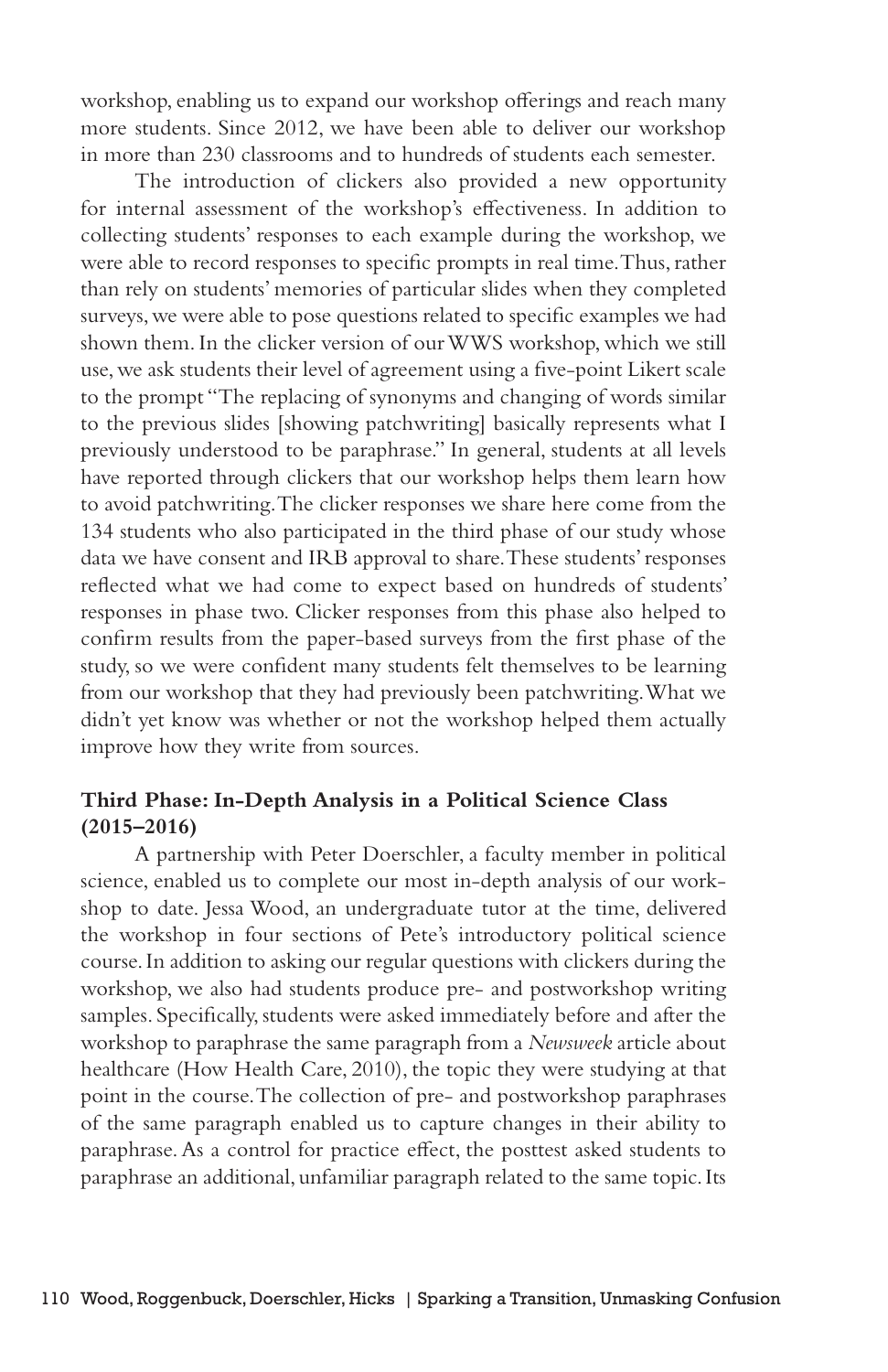inclusion enabled us to detect any effect of students' familiarity with the original paragraph on their success in paraphrasing.

Sample paraphrases were scored on two criteria. The first criterion, quality of representation of ideas, concerned the degree to which the student represented the author's ideas accurately, without distortion of meaning. The second criterion, quality of work with language, concerned the student's appropriation of the author's original language—that is, whether the student used language from the original without quoting. Each criterion was scored on a 5-point scale where 1 was assigned to the most problematic paragraphs and 5 was assigned to the most successful paragraphs (see scoring rubric in Appendix A and sample paragraphs in Appendix B). Two scorers not involved with the class first normed with the instructor and then scored the writing samples separately. Where scores differed, they discussed the disparity and came to a consensus. Scoring was blind; the scorers, Ted Roggenbuck and Megan Hicks, an undergraduate tutor at the time, had not interacted with the students and did not know whether writing samples came from the pre- or posttest, though paraphrases of the unfamiliar paragraph were clearly from the posttest. Scores on the pre- and posttests were subsequently compared using t-tests.

In total, 107 of the 134 students from all sections of the political science course who experienced the workshop also provided writing samples. Table 1 below compares demographic information for the 107 study participants who provided writing samples to our university-wide student population.

### **Table 1**

| Population                   | Study | University (Fall 2015) |
|------------------------------|-------|------------------------|
| First-Year Students (%)      | 45.8  | 34.3 <sup>b</sup>      |
| High-School GPA (average)    | 3.16  | 3.27 <sup>b</sup>      |
| Political Science Majors (%) | 7.5   | 1.1 <sup>a</sup>       |
| Liberal Art Majors (%)       | 79.4  | $37.5^{\circ}$         |
| Female (%)                   | 47.7  | 56.8 <sup>b</sup>      |
| Students of Color (%)        | 20.6  | 20.3 <sup>b</sup>      |
| Pell Grant recipients (%)    | 37.4  | 32.7c                  |

*Demographics for Introductory Political Science Sections and University Population*

a Data from Bloomsburg University "Enrollment"

b Data from Bloomsburg University Common Data Set

c Data for freshmen cohort only; Bloomsburg University "Retention and Graduation Rates"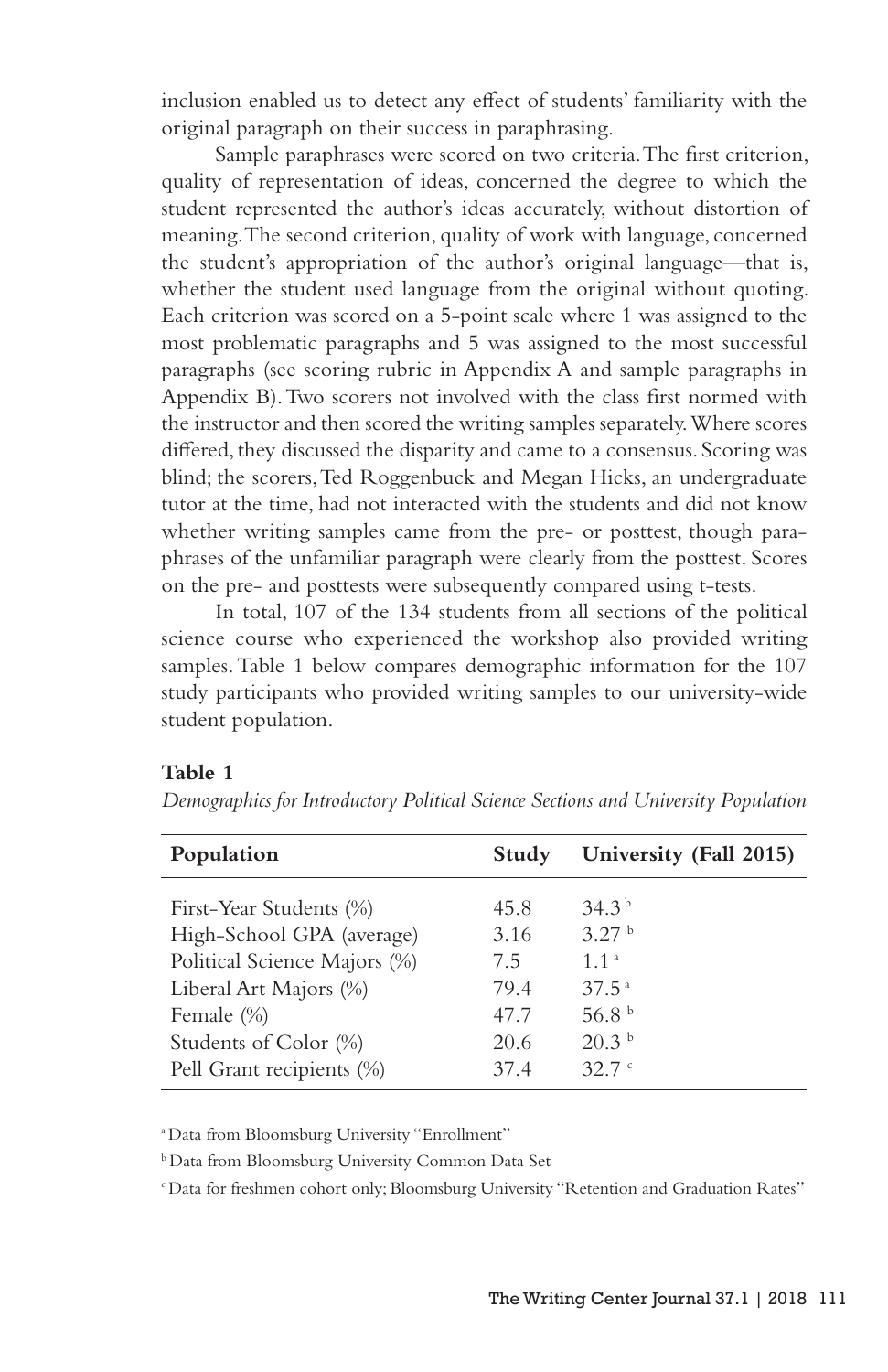Postworkshop survey. To further evaluate the effectiveness of our intervention, students in one section of the course (*n*=17) were given an open-ended paper survey on the workshop. This section was composed of at-risk students, an important target population for our workshop. Students were surveyed after writing but before receiving feedback on an essay<sup>3</sup> for which they were required to write from a minimum of three outside sources. Students were asked to report on the WWS workshop's similarity to their previous instruction, the effect of the workshop on their writing and research process for their essay, and their confidence in their ability to apply what they learned in the workshop to future college writing assignments. A copy of the survey questions is included in Appendix C. Students' responses were analyzed to identify themes.

### Results

#### **First Phase: Paper Surveys**

Our 2010–11 paper surveys revealed that 38% of students (*n*=735) mostly or strongly agreed that they had "accidentally plagiariz[ed]," i.e., unintentionally misused sources, prior to the workshop, and 91% at least somewhat agreed. And 58% mostly or strongly agreed that they did "not really understand" how to work with sources before participating in the workshop. A large majority of students also felt they needed more instruction to help them avoid unintentionally misusing sources (see Table 2).

We also found that inexperience with appropriate paraphrase occurs at all levels; it is not unique to freshmen. It is perhaps unsurprising that 93% of freshman (*n*=290) strongly, mostly, or somewhat agreed with the statement, "I have been accidentally plagiarizing to this point in my career." We were more concerned that 90% of seniors and 83% of graduate students also endorsed this statement (*n*=87 and *n*=109, respectively). Ninety-two percent of seniors and 90% of graduate students also at least somewhat agreed with the statement "I do not think enough attention has been paid to helping me understand the difference between plagiarism and paraphrase." In fact, 72% of each group strongly agreed, compared to only 66% of freshman. This result suggests that students do not move beyond patchwriting independently. Without explicit instruction to counter it, the problem lingers even as students progress through their college and postgraduate careers.

<sup>3</sup> The prompt for the essay: "Using the Toulmin Model, advance an argument about which health care policy is best for the United States. Should the U.S. stick with Obamacare, adopt aspects of other countries' health care systems, or repeal Obamacare in favor of a proposal from opponents?"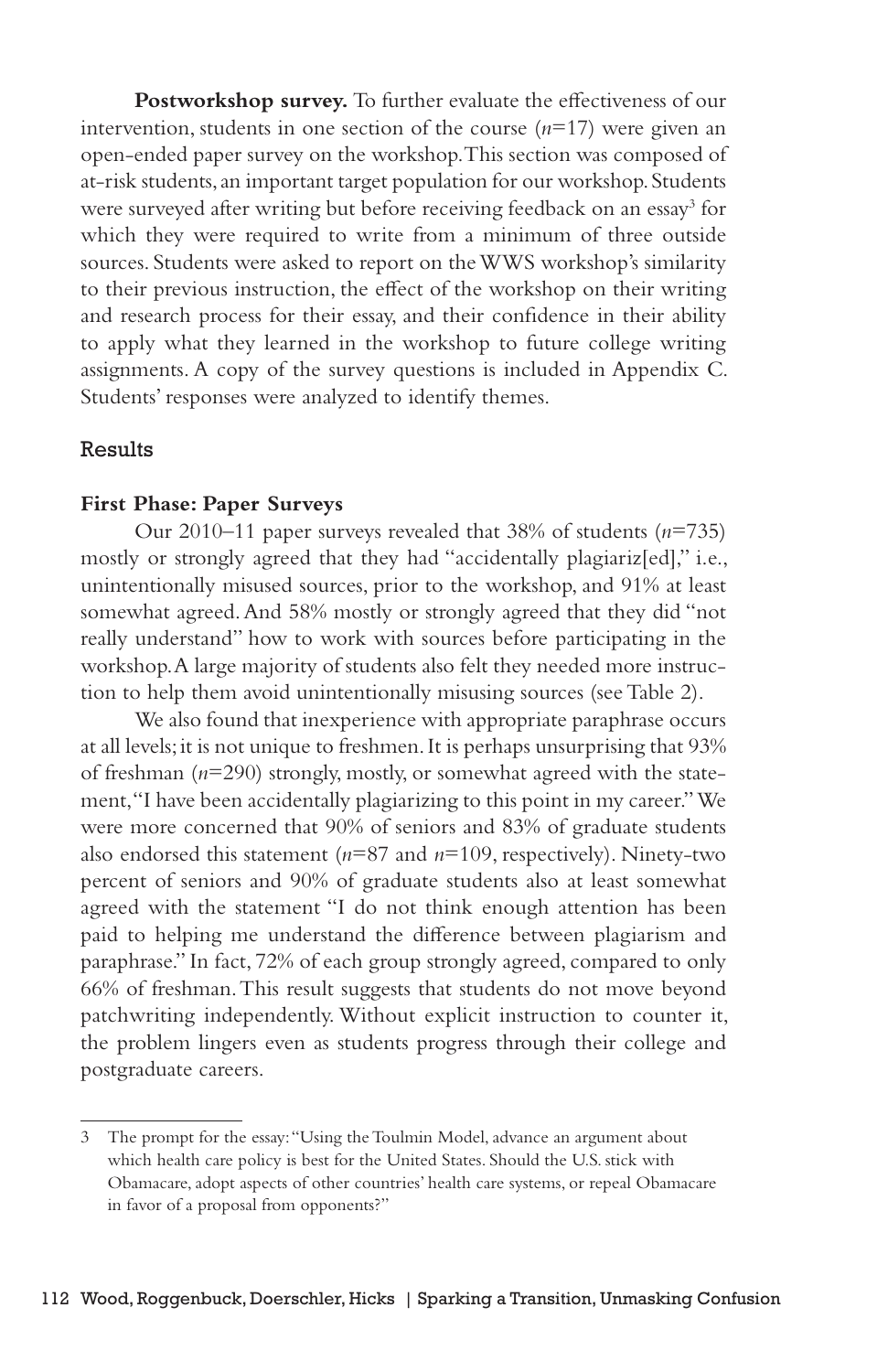### **Table 2**

*Paper Survey Results by Level*

| Accidentally<br>Plagiarized (%)                          | All    |        | Students Freshmen Sophomores Juniors Seniors Students |        |      | Grad   |
|----------------------------------------------------------|--------|--------|-------------------------------------------------------|--------|------|--------|
| <b>Strongly Agree</b>                                    | 12.2   | 14.4   | 5.7                                                   | 14.7   | 16.1 | 6.4    |
| Mostly Agree                                             | 26.8   | 25.9   | 31.1                                                  | 26.6   | 25.3 | 26.6   |
| Somewhat Agree                                           | 51.8   | 53.1   | 54.7                                                  | 50.3   | 48.3 | 50.5   |
| Disagree                                                 | 9.1    | 6.5    | 8.5                                                   | 8.4    | 10.3 | 16.5   |
| Total                                                    | $100*$ | $100*$ | 100                                                   | 100    | 100  | 100    |
| $\boldsymbol{n}$                                         | 735    | 290    | 106                                                   | 143    | 87   | 109    |
| Was Taught but                                           | All    |        |                                                       |        |      | Grad   |
| Misunderstood (%)                                        |        |        | Students Freshmen Sophomores Juniors Seniors Students |        |      |        |
| <b>Strongly Agree</b>                                    | 17.6   | 20.2   | 12.3                                                  | 14.0   | 25.3 | 14.7   |
| Mostly Agree                                             | 40.4   | 41.1   | 41.5                                                  | 45.5   | 34.5 | 35.8   |
| Somewhat Agree                                           | 33.1   | 32.5   | 38.7                                                  | 31.5   | 28.7 | 34.9   |
| Disagree                                                 | 8.8    | 6.2    | 7.6                                                   | 9.1    | 11.5 | 14.7   |
| Total                                                    | $100*$ | 100    | 100                                                   | $100*$ | 100  | $100*$ |
| n                                                        | 737    | 292    | 106                                                   | 143    | 87   | 109    |
| <b>More Should Be</b><br>Done to Teach<br>Paraphrase (%) | All    |        | Students Freshmen Sophomores Juniors Seniors Students |        |      | Grad   |
| <b>Strongly Agree</b>                                    | 31.8   | 31.3   | 29.3                                                  | 26.4   | 37.2 | 38.5   |
| Mostly Agree                                             | 36.7   | 35.1   | 36.8                                                  | 43.8   | 34.9 | 33.0   |
| Somewhat Agree                                           | 22.2   | 24.1   | 24.5                                                  | 20.8   | 19.8 | 18.4   |
| Disagree                                                 | 9.4    | 9.6    | 9.4                                                   | 9.0    | 8.1  | 10.1   |
| Total                                                    | $100*$ | $100*$ | 100                                                   | 100    | 100  | 100    |
| $\boldsymbol{n}$                                         | 736    | 291    | 106                                                   | 144    | 86   | 109    |

\*Rounding of each response percentage produces totals that do not always equal exactly 100%.

## **Second Phase: Clicker Responses**

Since 2012, our center has offered the clicker workshop dozens of times with classes from diverse disciplines and levels, and we have consistently found that students report having patchwritten at rates similar to those we found in the paper survey. In one representative sample of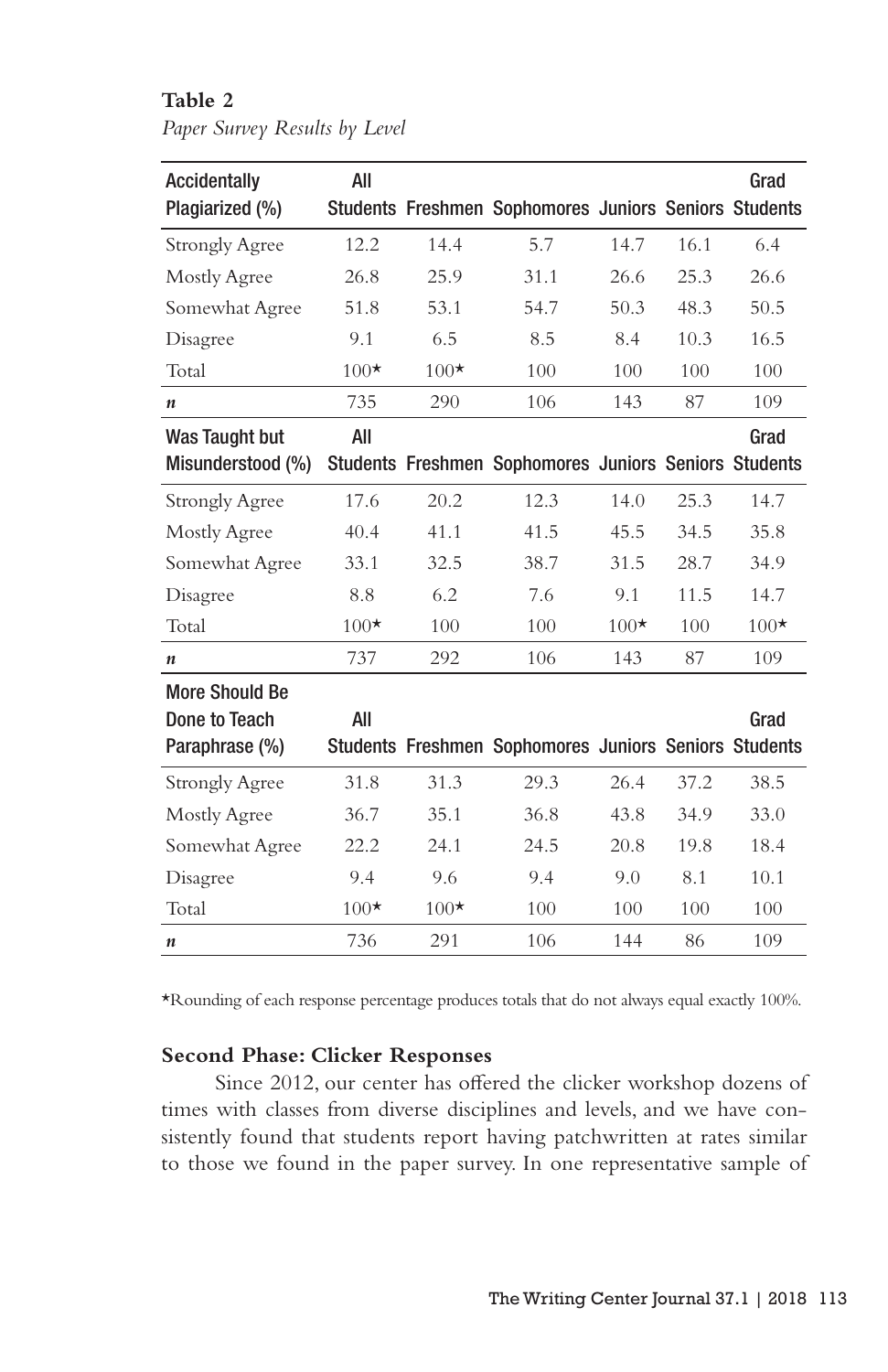workshop participants (*n*=134), 51.5% agreed that, prior to the workshop, they would not have been able to avoid patchwriting.

### **Third Phase: Scored Writing Samples**

**Scores for language**. In our study with students in introductory political science classes, this workshop was effective in improving students' performance of paraphrase. The average score for language increased from 3.11 in the pretest to 3.86 on a 5-point scale in the posttest  $(n=107,$ *p*≤.001). Figure 1 demonstrates changes in distribution of student scores brought on by the workshop. Scores of 5 occurred much more frequently in the posttest than in the pretest. In fact, over half of students achieved a language score of 5 in the posttest, and 47% of students improved their language score from the pre- to the posttest. In comparison, only 12% decreased their language score between the pre- and posttest.

## **Figure 1. Comparison of pre- and posttest language score distributions**



These improvements in language scores occurred consistently even in populations writing centers sometimes struggle to reach with educational interventions, including first-year students; those in the lower half of our sample in high-school GPAs, SAT critical reading, or SAT writing; students of color; Pell Grant recipients; and first-generation students (see Table 3). These scores demonstrate significant improvements in language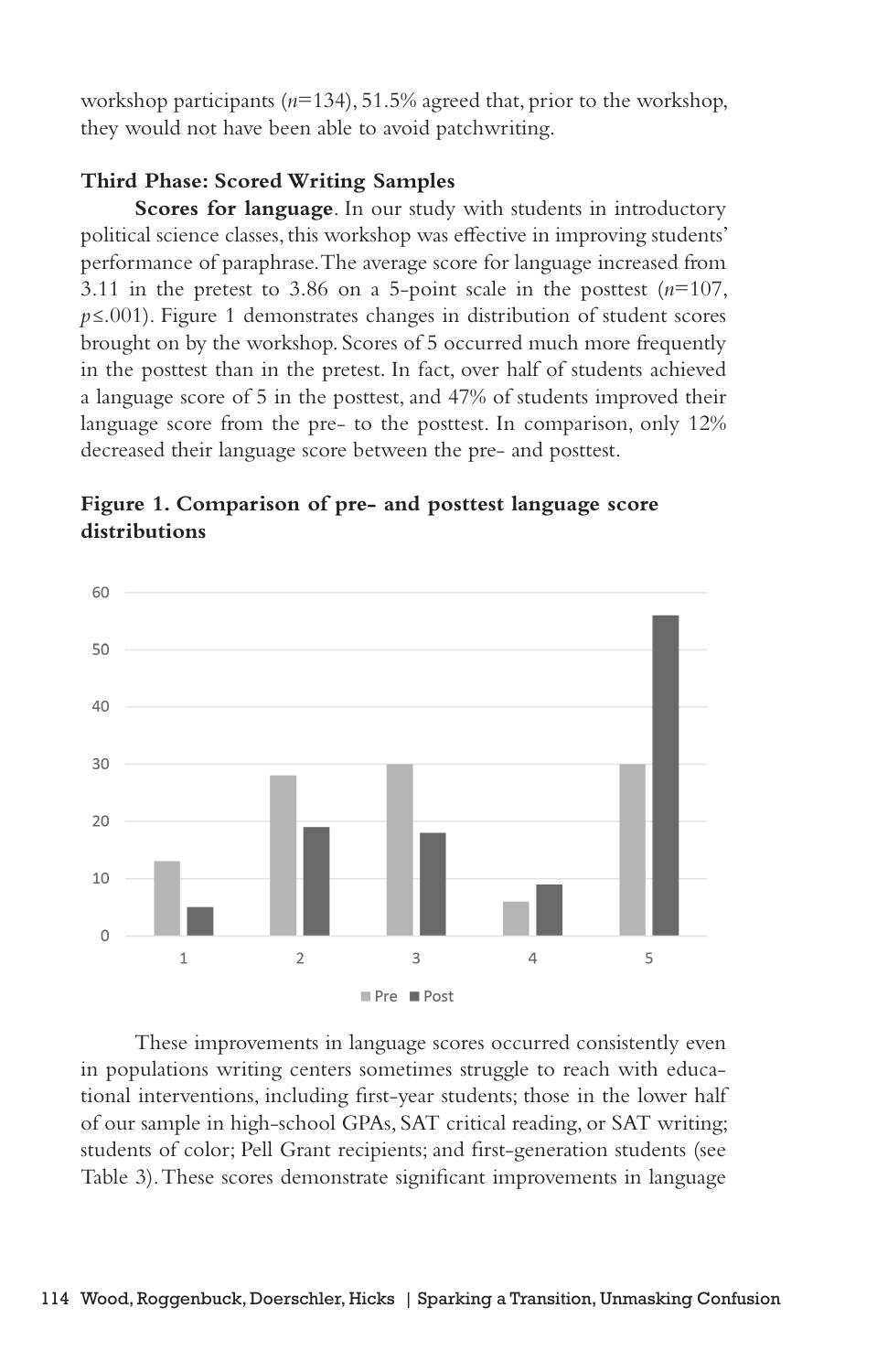scores for diverse students as a result of the workshop and were consistent with our hypotheses about the workshop's effectiveness.

### **Table 3**

|  | Language Score Improvements by Population |  |  |  |
|--|-------------------------------------------|--|--|--|
|--|-------------------------------------------|--|--|--|

|                                    |                  | <b>Mean Language Score</b> |                 |  |
|------------------------------------|------------------|----------------------------|-----------------|--|
| Population                         | $\boldsymbol{n}$ | Pretest                    | <b>Posttest</b> |  |
| First-year students                |                  | 49 3.00                    | $3.63*$         |  |
| Lower half of high-school GPAs     |                  | 53 3.04                    | $3.68*$         |  |
| Lower half of SAT critical reading |                  | 53 2.85                    | $3.75***$       |  |
| Lower half of SAT writing          |                  | 53 2.85                    | $3.75***$       |  |
| Students of color                  |                  | 22 3.00                    | $3.77**$        |  |
| Pell Grant recipients              |                  | 40 2.98                    | $3.70*$         |  |
| First-generation students          |                  | 34 3.24                    | 4.06 $\star$    |  |

\*p≤.01. \*\*p≤.001

Although it is possible that exposure to this *particular* paragraph via the pretest could artificially inflate later scores, we controlled for this by introducing an additional unfamiliar paragraph in the posttest. The improvement in language scores seen in the posttest was mirrored in analysis of scores for the alternate paragraph, indicating that familiarity with a particular paragraph was not responsible for the change in student scores (*mpost*=3.73, *n*=88, *p≤*.001).

**Scores for ideas**. Unlike language scores, ideas scores dropped after the workshop. Specifically, the mean ideas score fell from 3.36 to 3.03 (*n*=107, *p≤*.01). In fact, 37% of students received a lower ideas score in the posttest than in the pretest, while only 21% received a higher score. This is true despite the fact that the paragraph was the same in both tests, meaning students had greater exposure to the paragraph's ideas in the posttest than in the pretest and so might be expected to score higher for ideas when paraphrasing the same paragraph for a second time.

Additional analysis revealed that scores of 4 and 5 were more common in the pretest than in the posttest, as shown in Figure 2. Further, a pattern underlying score changes emerged: increases in language scores (i.e. reduced patchwriting) were correlated with decreases in ideas scores (p=.610). We believe this correlation is due to an "unmasking" effect, which we examine further in the Discussion section.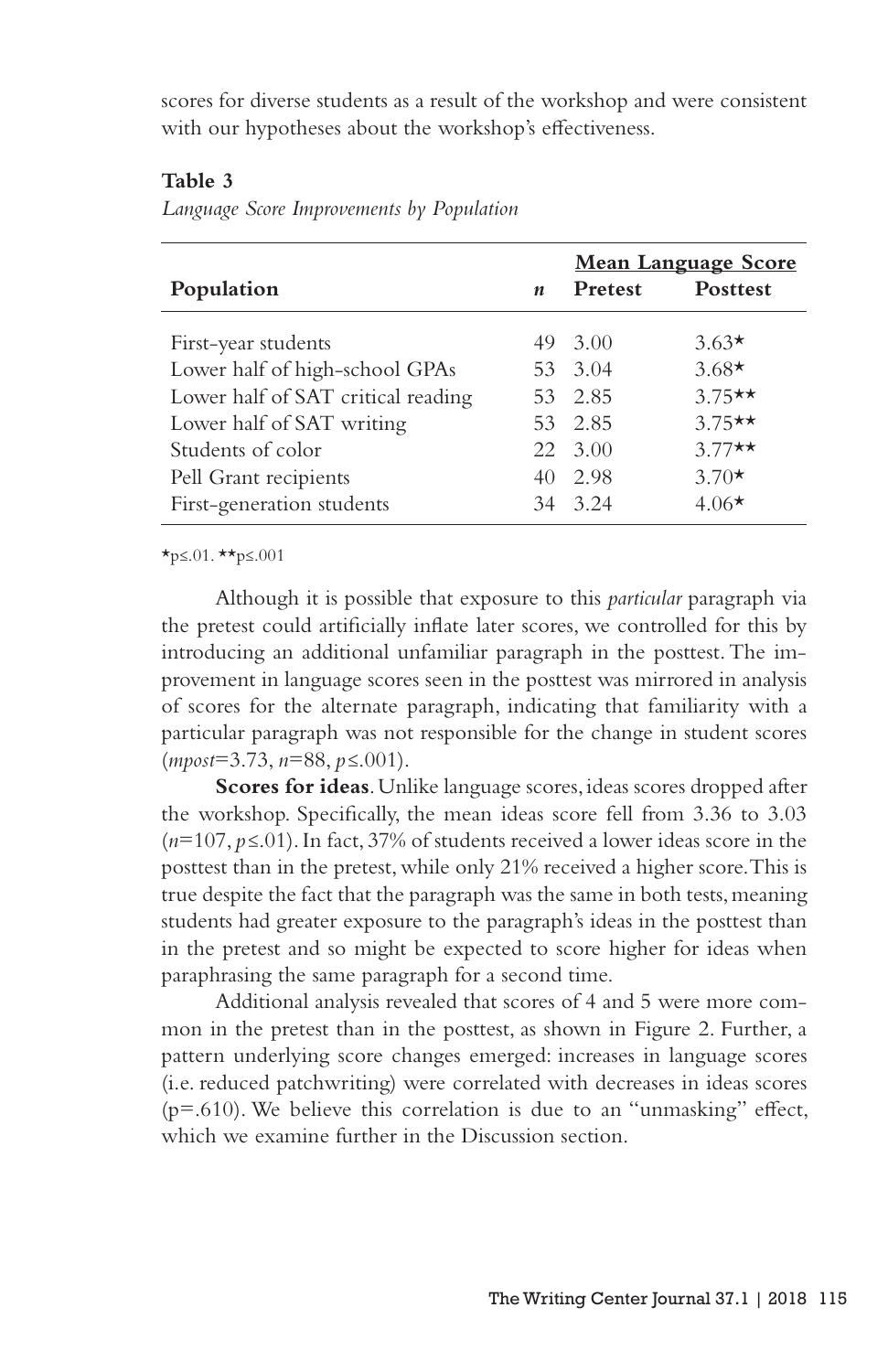

**Figure 2. Comparison of pre- and posttest idea score distributions**

**Postworkshop survey.** Our postworkshop survey of a section of the class  $(n=17)$  populated by students considered at risk by our university revealed the WWS workshop had important effects, not just on students' posttest performance but also on their writing process for a subsequent paper. One promising finding is the impact of the workshop on helpseeking. Students were asked whether the workshop encouraged them to seek additional help from the writing center, their instructor, or their course-embedded tutor. Eight of the 16 respondents (50%) reported they had sought additional help because of the workshop, and a further three (19%) reported it made them want to seek help but that other factors prevented them from doing so. This self-reporting is consistent with the course-embedded tutor's records, which show a jump in overall help-seeking and specifically in requests for help with writing and work with sources after the presentation. One student, explaining his behavior change, said, "[The workshop] show[ed] me that I need to seek help. . . . I have a lot of room for improvement."

Another benefit of the workshop was revealed when we asked students about changes in their writing and research processes that resulted from the workshop. Nine of 16 students (56%) reported that the workshop impacted their writing process, and seven (44%) reported that it had impacted their research process for the paper. Some spoke of explicitly integrating strategies from the workshop while paraphrasing. For example, one student said, "I wr[o]te things in my own words by reading the material, putting it away and writing it down in my own words."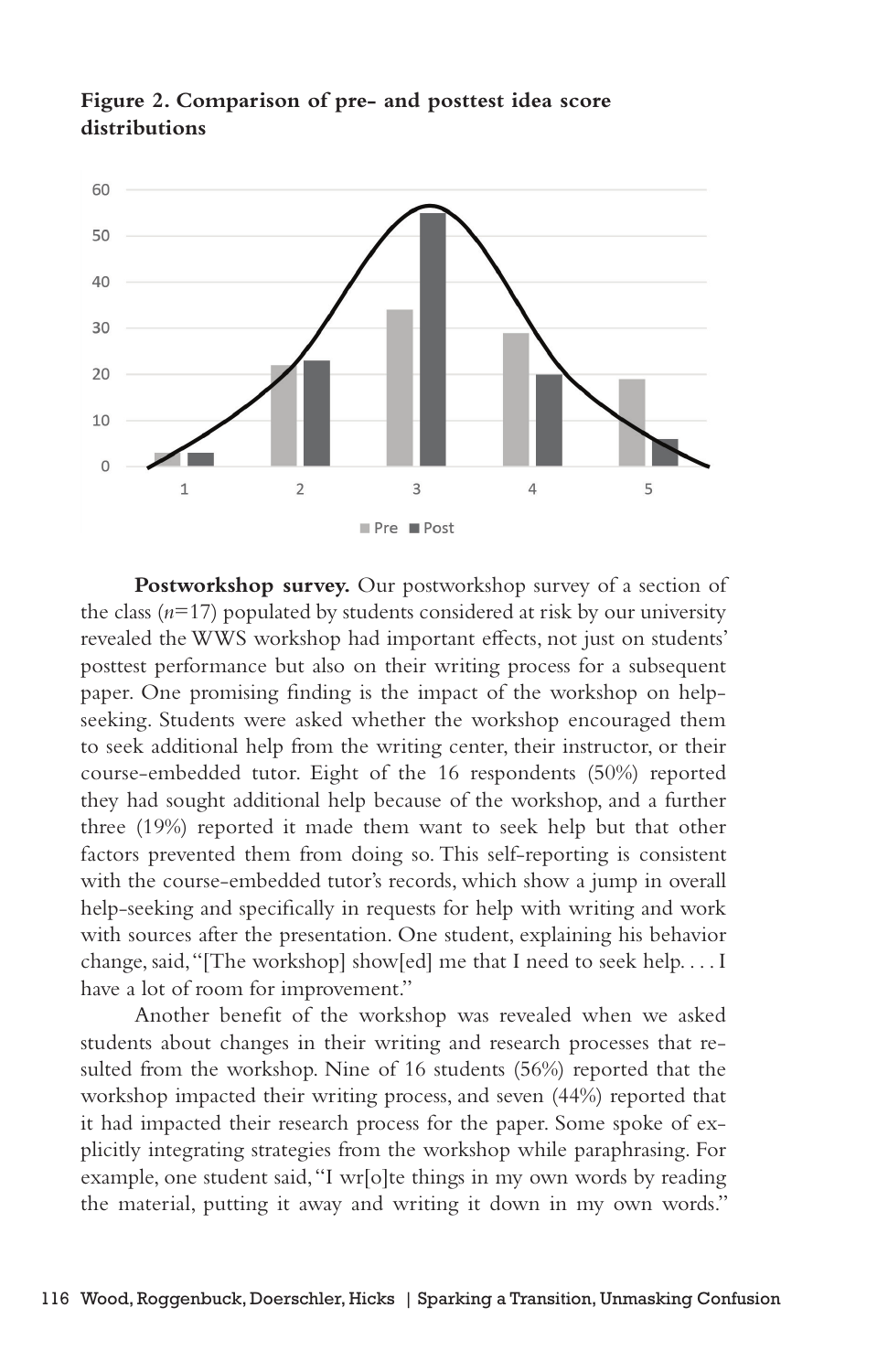Others noted broader impacts on their process of finding and integrating sources, even when they were not paraphrasing or citing. For example, some students reported they selected more credible sources, with a few noting that the process of searching for citation details like an author's name and publication date triggered this change.

### Discussion

### **Interpreting Results**

**Workshop effectiveness.** Fifty-two percent of students from the third phase of our study reported that, prior to the workshop, they believed patchwriting basically constituted paraphrase. These data provide strong support for the conclusion that experiencing the workshop helps students recognize flaws in their understanding of faculty expectations for paraphrase. Even more significantly, the workshop also bolsters students' ability to paraphrase, as indicated by our analysis of their pre- and post-writing samples: Almost half of students earned a higher language score in the pretest than in the posttest, and the average language score rose from 3.11 to 3.86 on a 5-point scale, indicating the workshop generated significant improvements in that skill. Further, significant improvements were seen independent of race, gender, economic status, first-generation status, and level of preparation for college. This finding indicates that a lack of preparation for college expectations about work with sources is widespread but also that the workshop is an effective intervention for a variety of students.

**Sparking a transition.** Explicit instruction on patchwriting is needed for all types of students, not just those considered at risk. In an interview with Michele Eodice (2002) and elsewhere, Howard has made the important argument that rather than an ethical violation, patchwriting "is a valuable and hence laudatory transitional stage" in a writer's development. On our campus, however, students' self-reported data show that over half of students continually patchwrite, probably because they have never fully understood any attempts faculty may have made to signal that patchwriting is unacceptable. In short, without an intervention like our WWS workshop that explicitly addresses problems with students' current practices, many students remain unaware that they should transition to improved practices. For these students, patchwriting persists even as they move through college and into graduate school or into their professional careers. We believe our WWS workshop is an important step in students' transition to more effective practices because of its role in helping students move forward from a place of stagnation. As evidenced by the change in their language scores between the pre- and posttests, students who experience our workshop *do* move beyond patchwriting.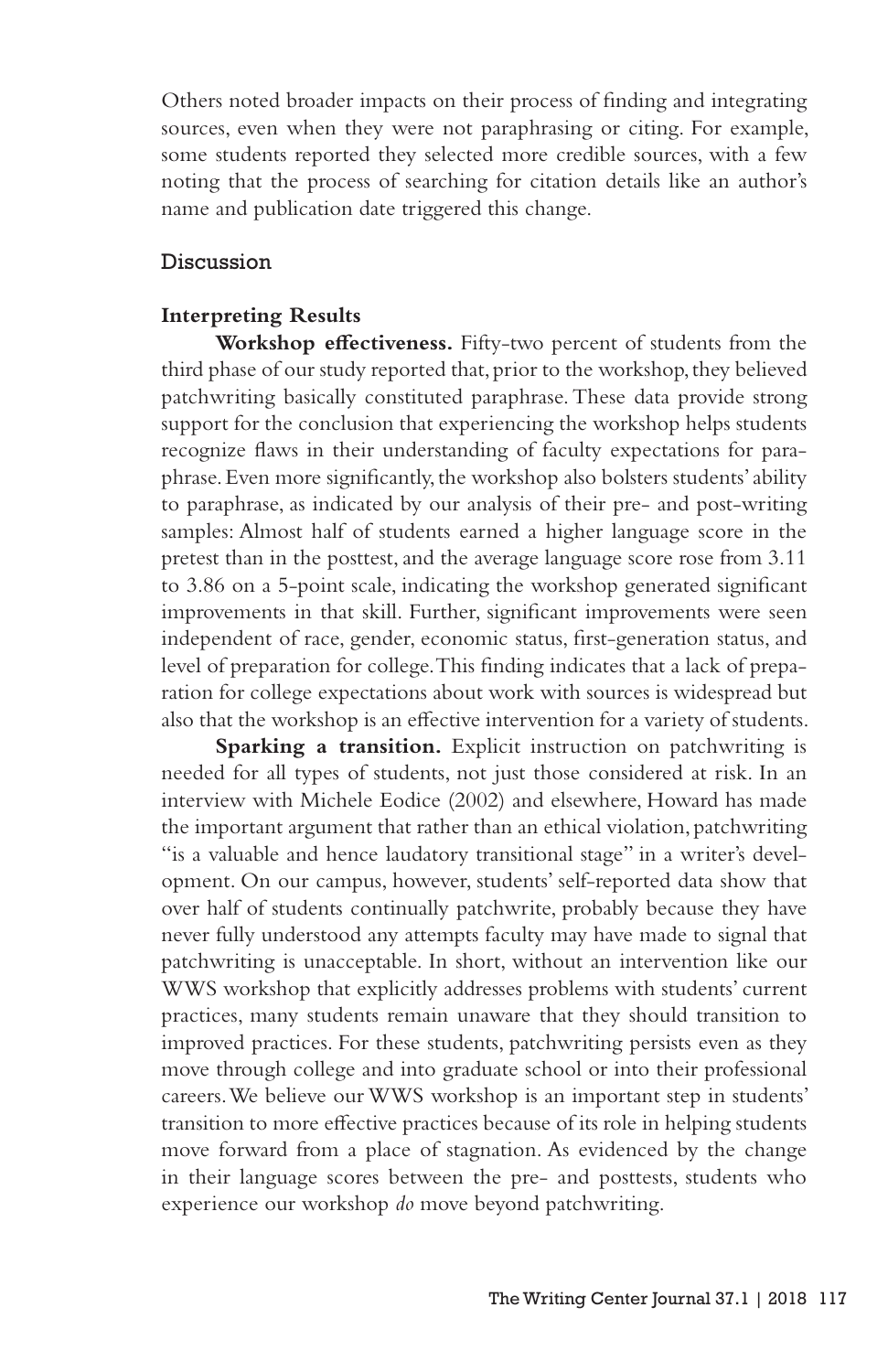**Unmasking effect.** Findings from our workshop also seem to demonstrate that when students do not patchwrite, their reading comprehension—or struggle for comprehension—is unmasked. A t-test indicated that an increase in students' language scores by a point or more led to an increase in the amount of change they experienced in their ideas scores from pre- to posttest, although not at a statistically significant level. This finding means the majority of students who stopped patchwriting experienced a change in ideas scores between sample paragraphs; when their level of patchwriting did not change between the pre- and posttests, their ideas scores rarely changed. We believe this demonstrates that students' patchwriting was interfering in our scoring of ideas by masking students' true comprehension, which is consistent with our experience during scoring—we found it difficult to assign ideas scores to patchwritten paragraphs. After all, students' understanding has little to no impact on their performance of patchwriting, and, as Jamieson and Howard (2011) argue, patchwritten work reveals little about how well students comprehend what they have read.

Figure 2 above also demonstrates that scores of 4 and 5 were more common in the pretest than in the posttest, suggesting students' comprehension was masked by patchwriting. Interestingly, scores fell roughly on a bell curve in the posttest, which we believe may help establish expectations for future research.

Although we were unable to test the significance of an unmasking effect because we could only test the effects indirectly given available data, we nevertheless consider the results to be compelling evidence for the existence of an unmasking effect. No variable directly corresponds to students' comprehension of the material; we cannot say precisely what score each student would have received for ideas had no masking occurred. Some might have fully understand the idea but still patchwrote and hence not experienced a substantial ideas score change despite experiencing an unmasking effect.

If we are correct about this unmasking effect, which seems to support what others have theorized, our workshop becomes even more valuable to both students and faculty. Howard, Rodrigue, and Serviss (2010) note that students' flawed strategies for incorporating sources into their written work offer "no assurance that the students did read and understand" (p. 186). Because patchwritten work reveals little about how well students comprehend what they are reading, to reveal what students do comprehend, it is often necessary to first help them learn to avoid patchwriting. Unmasking problems in students' reading will help teachers realize when students need additional support to improve reading comprehension.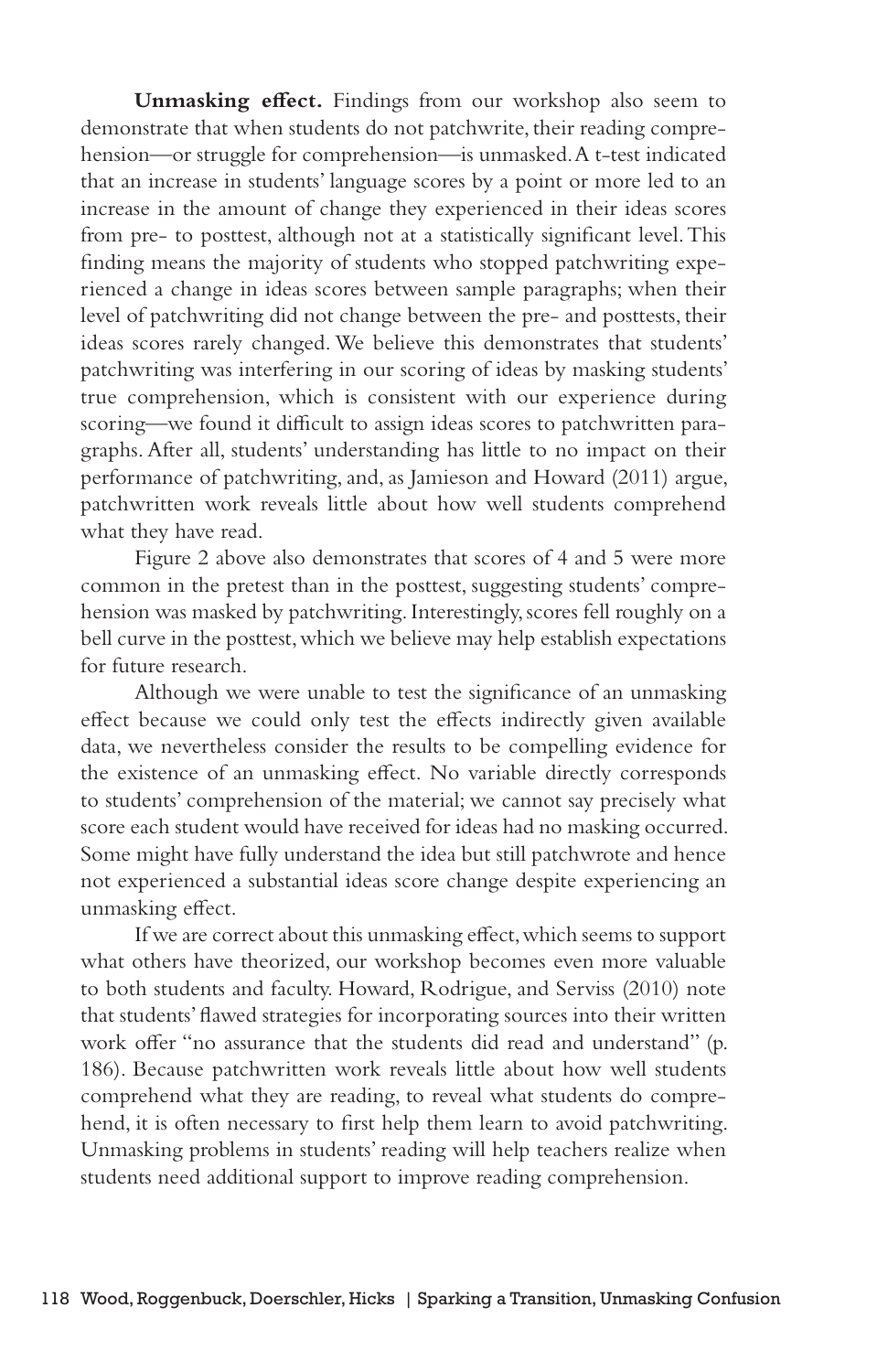#### Limitations

**Limitations of methodology.** One limitation of our findings though not one that undermines our conclusions—is that our scoring mechanism may not capture all changes in students' behavior that indicate learning. It is possible students made *different* mistakes before and after the workshop, leaving their scores unchanged but nevertheless demonstrating improved understanding. After all, as Constance Weaver (1996) observes, error may be helpful in or even necessary for learning (p. 59). An example of this phenomenon is a student who, several weeks after experiencing the workshop, cited sources in a paper for the first time (and eagerly approached the consultant who'd delivered the workshop to report on this success). Although this represented growth for this student, because she still copied language directly from the text without using quotation marks even after the workshop, her writing sample would likely still have received a language score of 1 after the workshop. This growth, in other words, would remain hidden in our analysis.

**Limitations of the workshop as an intervention.** Although we are confident in the efficacy of the workshop given our findings, it does have some limitations. Perhaps most important, we must be cautious about assuming all students are equally prepared to benefit from the workshop. Our workshop, consistent with findings in the psychology of learning about the importance of connecting new information to prior knowledge for genuine learning, teaches paraphrase in part by comparing it to quotation, a familiar practice for most students (e.g. Ambrose, Bridges, DiPietro, Lovett, & Norman, 2010, p. 15). Although this approach presumably increases learning for students with experience in quotation, the student mentioned above, who had experienced no prior instruction in work with sources, would need more intensive instruction to meet faculty expectations for work with sources. Similarly, students who are English-language learners (ELLs) may face more fundamental challenges than those addressed in the workshop; Demetra Rivard explains that, to ensure comprehension, a workshop for ELLs must begin by defining terms like *citation* that are familiar to most U.S. students (in Rivard, Leslie, & Hansen, 2015). Although the evidence of widespread improvement gives us confidence that the workshop is targeted at an appropriate level for the majority of students at our university, we have also seen students, especially ELLs, struggle with the workshop. To address this, we repeatedly encourage students experiencing confusion during the workshop to visit our center so that students at all levels of preparation receive some guidance; nevertheless, the workshop, especially without follow-up support, will not reach every student.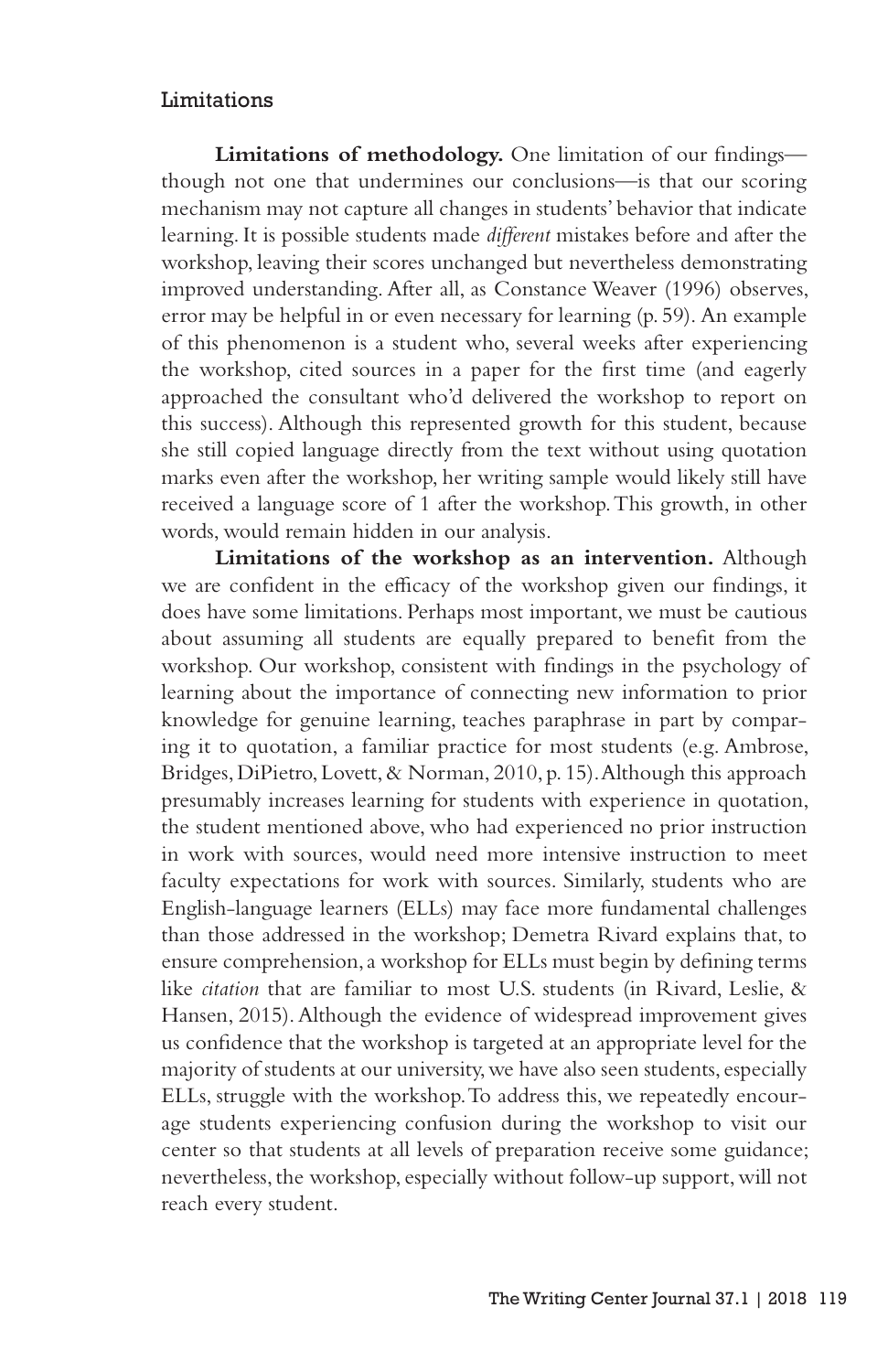And overall, we must be cautious in interpreting the improvements demonstrated in students' writing samples as evidence that the WWS workshop is a "quick fix." Although our analysis of writing samples does demonstrate improvement, the average posttest score for work with language was still 3.86, short of the ideal score of 5. This means most students still need consistent support after the workshop, support we offer by inviting them to visit our center. Nevertheless, because for many students the workshop sparks a transition in how they approach writing from sources, it is still a valuable intervention for most students.

Writing center directors hoping to adopt this workshop must also be aware that not all tutors are prepared to help students who visit the center to work on writing from sources, let alone deliver a workshop on the subject. One problem, widely noted in the literature, is that tutors may not know how to communicate their knowledge about work with sources to students (Howard & Carrick 2006, p. 255; Kleinfeld, 2016); many tutor guides respond to this concern with advice for tutors (Fitzgerald & Ianetta 2016, pp. 101–104; Gillespie & Lerner 2007, p. 174; Rafoth, 2005, pp. 127–131; Ryan & Zimmerelli 2016, pp. 107–108). However, we include our WWS workshop as part of a required education class for our tutors, and data collection during our workshop for tutors has revealed a more fundamental problem not seen in the literature: At least on our campus, many tutors are themselves unfamiliar with faculty expectations for work with sources. When our incoming writing consultants experience our WWS workshop in our tutor-education course, they report having previously patchwritten at the same rate as other students on our campus.

However, tutor misconceptions are not the only reason this workshop is valuable for tutors. This instruction benefits even tutors who work ably with sources by offering examples of the problematic work with sources tutors should expect to see in student papers. It also helps us prepare them to recognize that most "incorrect" work with sources is unintentional and to approach problems they see in student papers as opportunities for education rather than transgressions on the part of writers. Finally, the workshop also gives the entire writing center a common language with which to discuss patchwriting and plagiarism with students.

#### Conclusion

Howard and Carrick (2006) argue that "to train peer-tutors to teach writing from sources is to enter the academic minefield" and that concerns about entering such a minefield contributed to our field's historical preference for nondirective tutoring (p. 254). But they encourage directors to prepare their centers to do so anyway because within that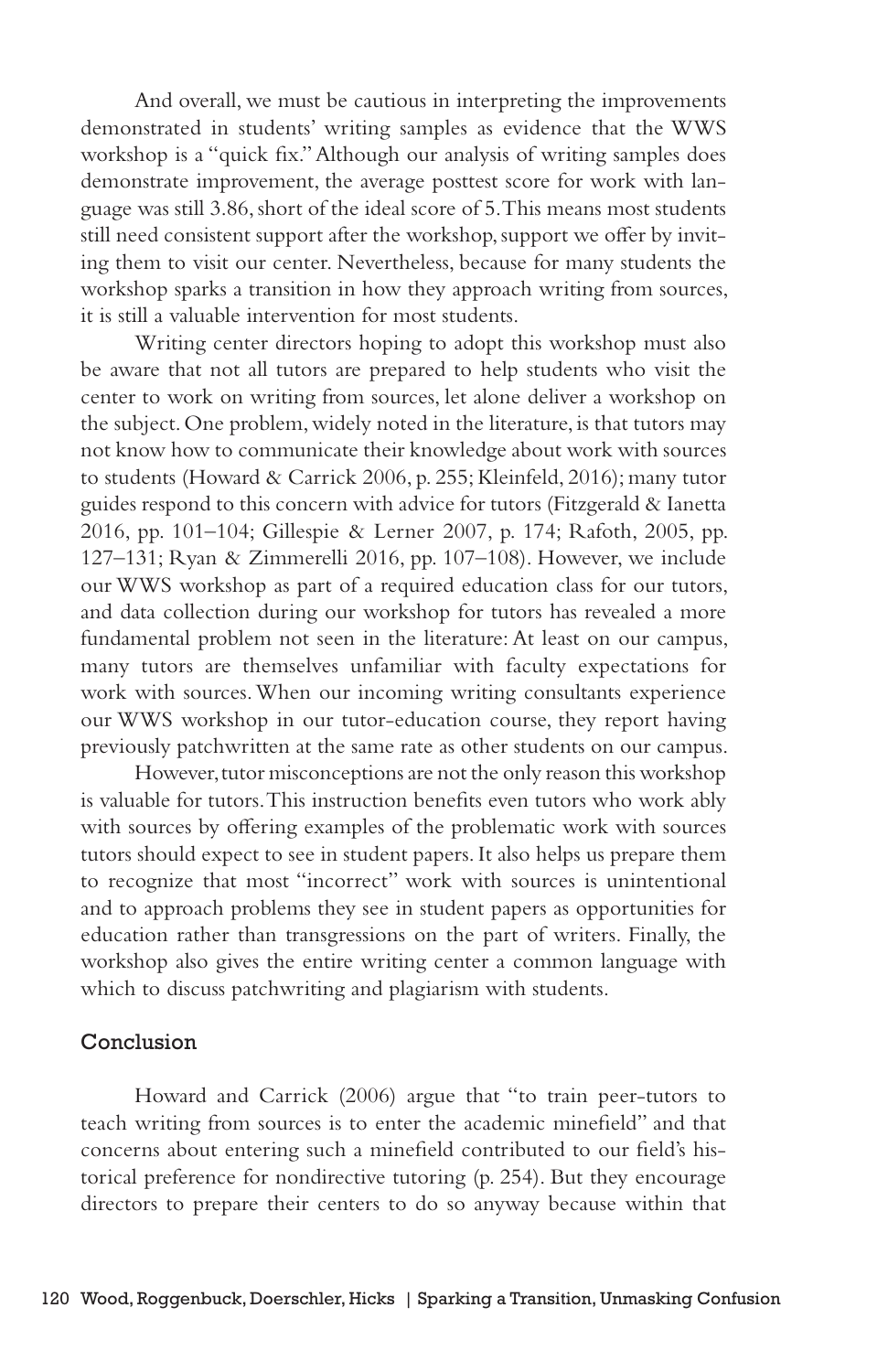minefield there is important work to be done. In our experience, though, our WWS workshop has allowed us to enter not so much a minefield as a field of opportunity. On our campus we are currently in that field working alongside faculty to help students understand what is expected of them rather than castigate them about plagiarism as a transgression. Our faculty partners know that if students paraphrase from sources rather than patchwrite, faculty will be better positioned to see where their students might be losing comprehension.

Our work on this project has also encouraged us to do more to address students' struggles with reading comprehension. We have long known that reading comprehension is at the heart of our WWS workshop. Students can patchwrite from a source they don't comprehend, but they can't effectively paraphrase from it. But it was not until the pilot for the third phase of this study, for which we had outside readers attempt to score entire essays from sections of introductory political science classes, that our work on this project began to influence our center in important ways relating to reading comprehension. Our blind readers, in order to prepare to score the essays, had reviewed the same sources from which students were assigned to write. Although we were aware at the time of the troubling findings from the Citation Project about how students write from sources, seeing students' problems firsthand caused us to seriously reflect upon what students might need that our center was not offering. In other words, as a result of our empirical approach to measure the effectiveness of our workshop, we saw something important we hadn't previously seen: Students in the classes we studied needed additional support for reading. Thus, as other centers have done, we began the process of better preparing ourselves to work with students on reading and integrating sources into their written work (see Adams, 2016; Greenwell, 2017; Kleinfeld, 2016). We made reading and research strategies a focus of our tutor-education classes so our tutors could also act as reading partners, and we modified our outreach orientations to do more to encourage students to come to work with us on their assigned reading. Rather than rely on nondirective approaches to the topic, we have also begun to focus our tutor-education classes on taking more initiative within our sessions and seeking opportunities to address students' work with sources, as Elizabeth Kleinfeld (2016) urges centers to do. Recently we changed our intake forms in order to capture when we work on "reading skills," and we now record "evidence/ work with sources" as distinct from "citation." This semester, almost a third of our sessions have involved work on one of these topics. We even changed the name of our center from the Writing Center to the Writing and Literacy Engagement Studio (WALES) to help draw attention to the work we have prepared to do with students, important work we felt being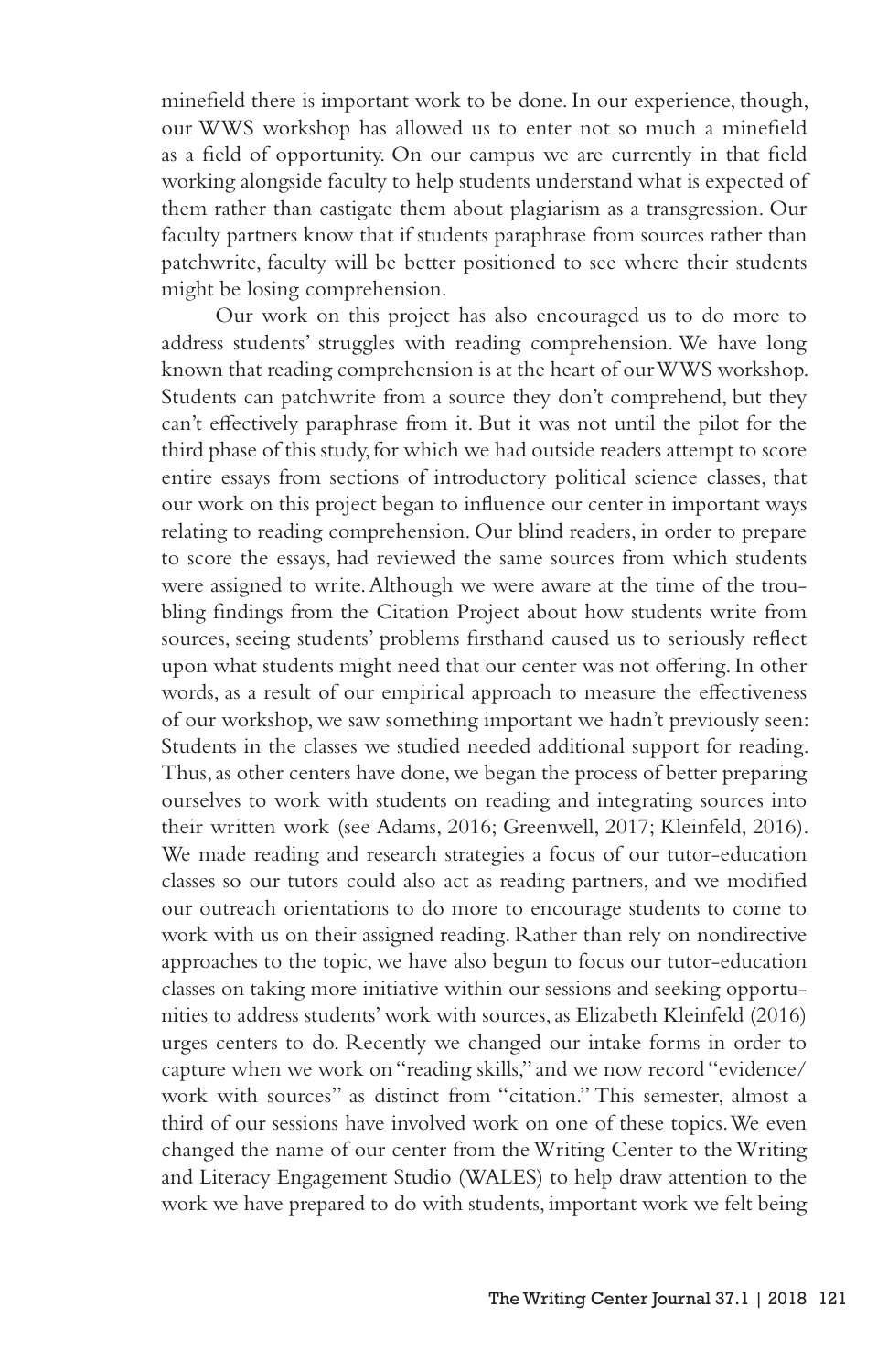called a *writing center* did not signify clearly enough. Our center's experience investigating the effectiveness of our WWS workshop therefore not only demonstrates the importance of such an intervention but also provides another example of the value of RAD research.

### Acknowledgments

*We wish to thank all the students who participated in this study. Thanks, too, to the reviewers and editors of this journal for their many helpful comments during various stages of the publication process.*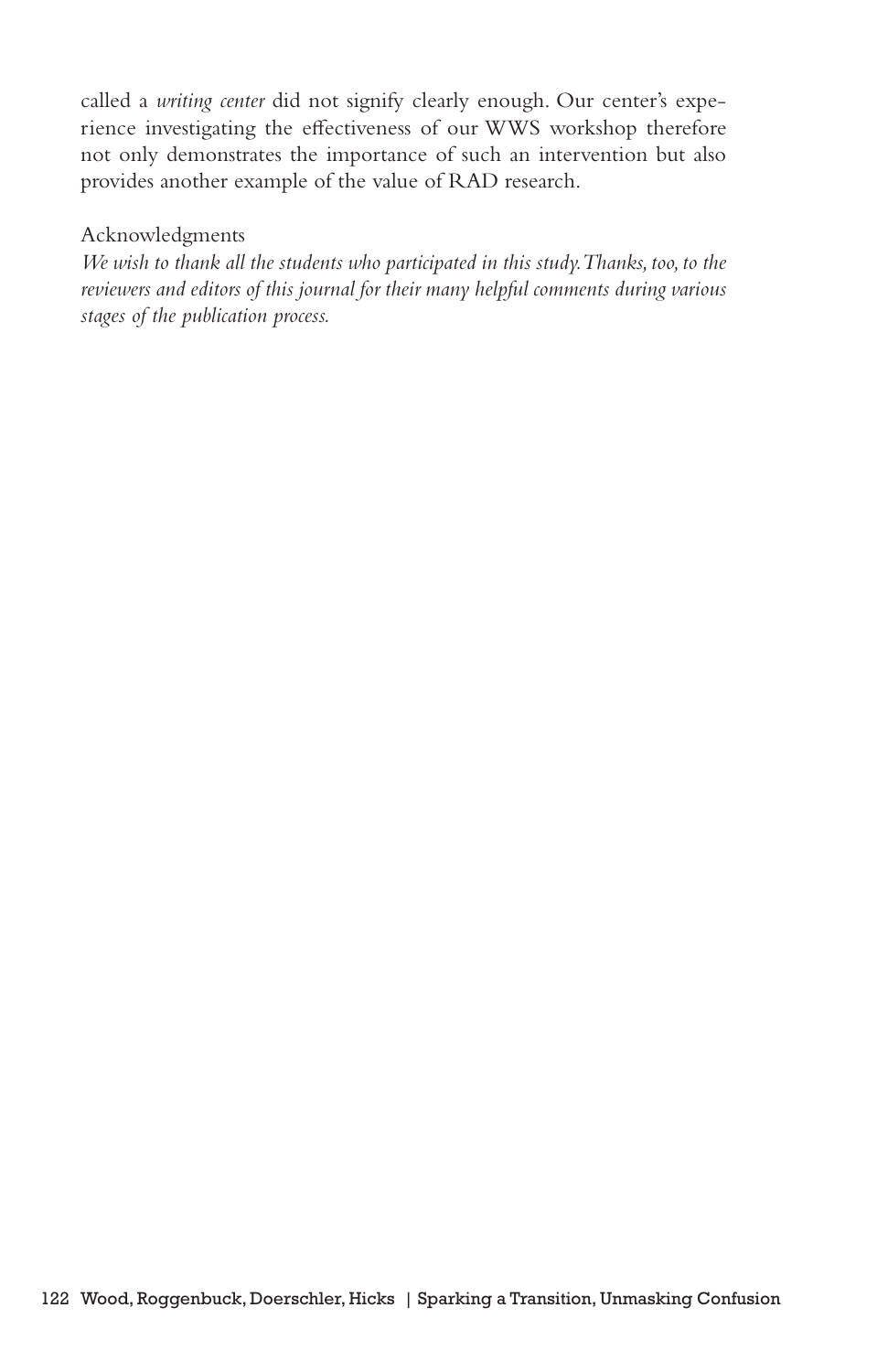#### References

- Adams, G. T. (2016). The line that should not be drawn: Writing centers as reading centered. *Pedagogy, 16*(1)*,* 73–90.
- Ambrose, S. A., Bridges, M. W., DiPietro, M., Lovett, M. C., & Norman, M. K. (2010). *How learning works: Seven research-based principles for smart teaching*. San Francisco, CA: Jossey-Bass.
- American Psychological Association. (1983). *Publication manual of the American Psychological Association* (3rd ed.). Washington, DC: American Psychological Association.
- American Psychological Association. (1994). *Publication manual of the American Psychological Association* (4th ed.). Washington, DC: American Psychological Association.
- American Psychological Association. (2002). *Publication manual of the American Psychological Association* (5th ed.). Washington, DC: American Psychological Association.
- American Psychological Association. (2009). *Publication manual of the American Psychological Association* (6th ed.). Washington, DC: American Psychological Association.
- Belter, R., & du Pré, A. (2009). A strategy to reduce plagiarism in an undergraduate course. *Teaching of Psychology, 36*(4)*,* 257–261.
- Bennett, K., Behrendt, L., & and Boothby, J. (2011). Instructor perceptions of plagiarism: Are we finding common ground? *Teaching of Psychology, 38*(1)*,* 29–35. doi: 10.1177/0098628310390851
- Bloomsburg University (n.d.). Office of Institutional Research. Common Data Set 2015-2016. Retrieved from http:// departments.bloomu.edu/instres/reports/cds2015.pdf
- Bloomsburg University (n.d.). Office of Institutional Research. Retention and Graduation Rates: First-Time, Full-Time Freshmen Fall 2006 through Fall 2016. Retrieved from http://departments. bloomu.edu/instres/reports/Retention\_Web.pdf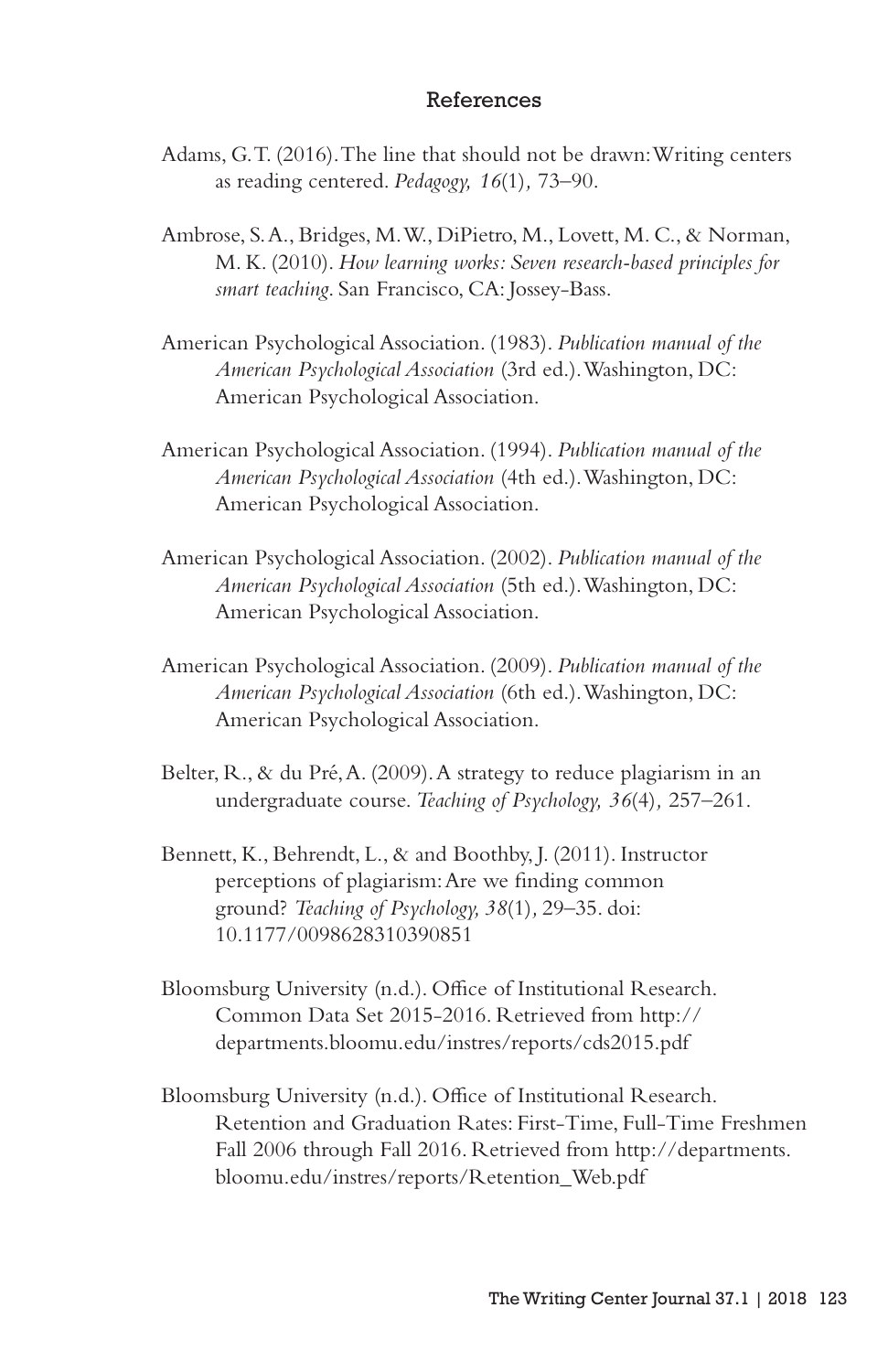- Bloomsburg University (2015, September 15). Office of Institutional Research. Official Enrollment Report Fall 2015: with Fall 2014 and Fall 2013 Comparative Data. Retrieved from http:// departments.bloomu.edu/instres/reports/Official\_Enrollment\_ Fall\_2015.pdf
- Council of Writing Program Administrators. (2003). *Defining and avoiding plagiarism: The WPA statement on best practices*. Retrieved from http://wpacouncil.org/positions/WPAplagiarism.pdf
- DeGeeter, M., Harris, K., Kehr, H., Ford, C., Lane, D. C., Nuzum, D. S., Compton, C., & Gibson, W. (2014). Pharmacy students' ability to identify plagiarism after an educational intervention. *American Journal of Pharmaceutical Education, 78*(2)*,* 1–6.
- Eodice, M. (2002). Plagiarism, pedagogy, and controversy: A conversation with Rebecca Moore Howard." *Issues in Writing, 13*(1)*,* 6–26. Retrieved from http://web.a.ebscohost.com/ehost/detail/ detail?vid=4&sid=21f6a0b5-26ff-4b27-8301-560e4e5f235c%40se ssionmgr4008&hid=4107&bdata=JnNpdGU9ZWhvc3QtbGl2ZS ZzY29wZT1zaXRl#AN=507793739&db=eue
- Fitzgerald, L., & Ianetta, M. (2016)*. The Oxford guide for writing tutors: Practice and research.* Oxford, UK: Oxford University Press.
- Gillespie, P., & Lerner, N. (2007). *Longman guide to peer tutoring*. New York, NY: Pearson.
- Greenwell, A. M. (2017). Rhetorical reading guides, readerly experiences, and WID in the writing center. *WLN: A Journal of Writing Center Scholarship, 41*(7–8)*,* 9–16.
- Grutsch McKinney, J. (2013). *Peripheral visions for writing centers.* Logan: Utah State University Press.
- How health care reform reduces the deficit in 5 not-so-easy steps. (2010, March 20). *Newsweek*. Retrieved from http://www.newsweek. com/how-health-care-reform-reduces-deficit-5-not-so-easysteps-69203
- Howard, R. M. (1992). A plagiarism pentimento. *Journal of Teaching Writing, 11*(2)*,* 233–45.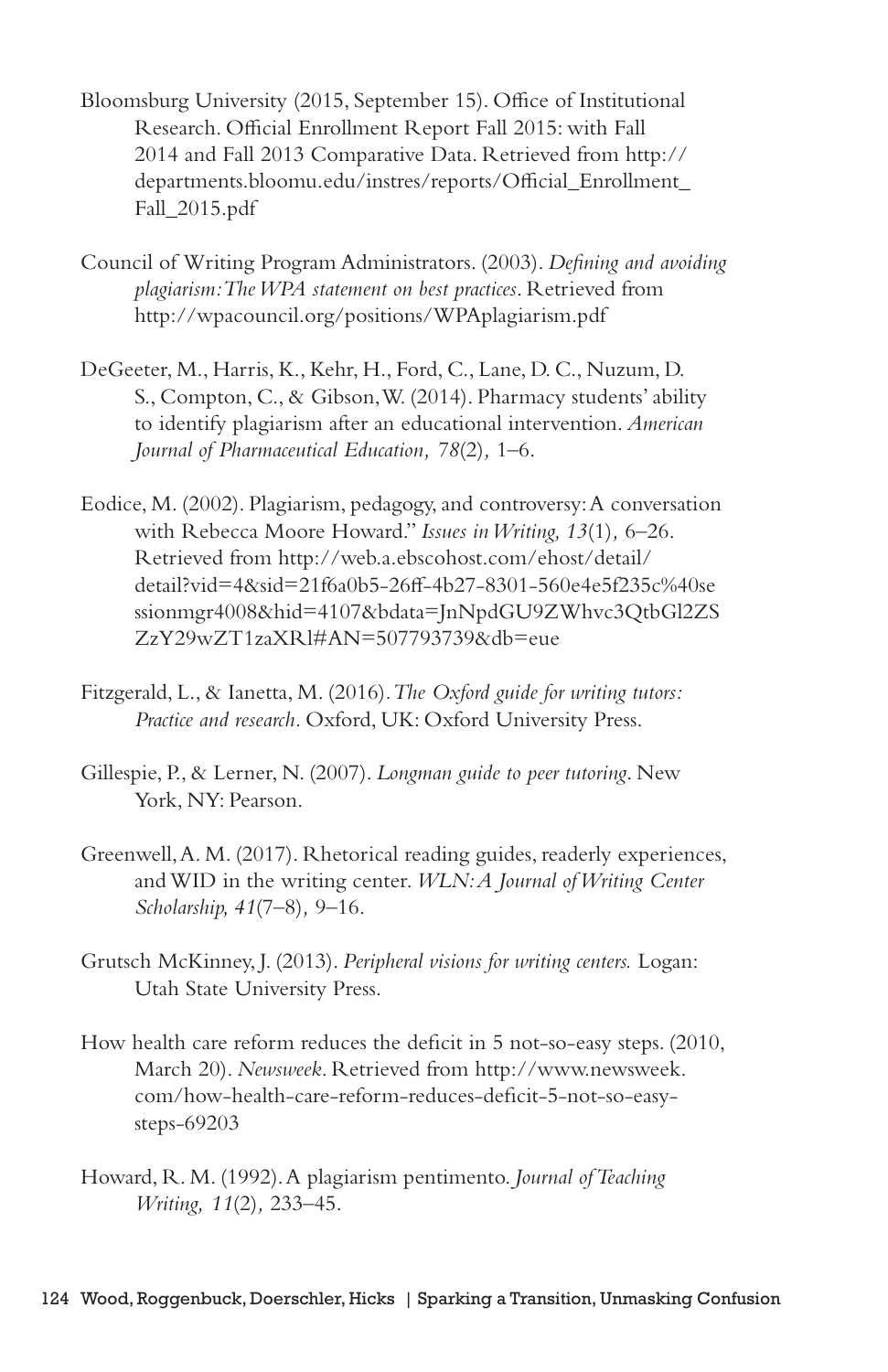- Howard, R. M. (1995). Plagiarisms, authorships, and the academic death penalty. *College English, 57*(7)*,* 788–806.
- Howard, R. M. (2000). Sexuality, textuality: The cultural work of plagiarism. *College English, 62*(4)*,* 473–491.
- Howard, R. M., & Carrick, T. H. (2006). Activist strategies for textual multiplicity: Writing center leadership on plagiarism and authorship. In C. Murphy and B. Stay (Eds.), *The writing center director's resource book* (pp. 249–260). Mahwah, NJ: Lawrence Erlbaum.
- Howard, R. M., Rodrigue, T. K., & Serviss, T. C. (2010). Writing from sources, writing from sentences. *Writing and Pedagogy, 2*(2)*,* 177–192.
- Hu, G. (2015). Research on plagiarism in second language writing: Where to from here? *Journal of Second Language Writing, 30,*  100–102. doi:10.1016/j.jslw.2015.08.004
- Jamieson, S., & Howard, R. M. (2011). Unraveling the citation trail. Retrieved from http://www.projectinfolit.org/sandra-jamiesonand-rebecca-moore-howard-smart-talk.html
- Kleinfeld, E. (2011). Writing centers, ethics, and "excessive research." *Computers and composition online.* Retrieved from http:// cconlinejournal.org/ethics\_special\_issue/Kleinfeld/
- Kleinfeld, E. (2016). Using citation analysis in writing center tutorials to encourage deeper engagement with sources. *Praxis, 13*(2). Retrieved from http://www.praxisuwc.com/kleinfeld-132
- McWhorter, K. (2012). *Successful college writing* (5th ed.). Boston, MA: Bedford/St. Martin's.
- Nzekwe-Excel, C. (2014). Academic writing workshops: Impact of attendance on performance. *Journal of Academic Writing, 4*(1)*,* 12–25.
- Pennycook, A. (1996). Borrowing others' words: Text, ownership, memory, and plagiarism. *TESOL Quarterly, 30*(2)*,* 201–230.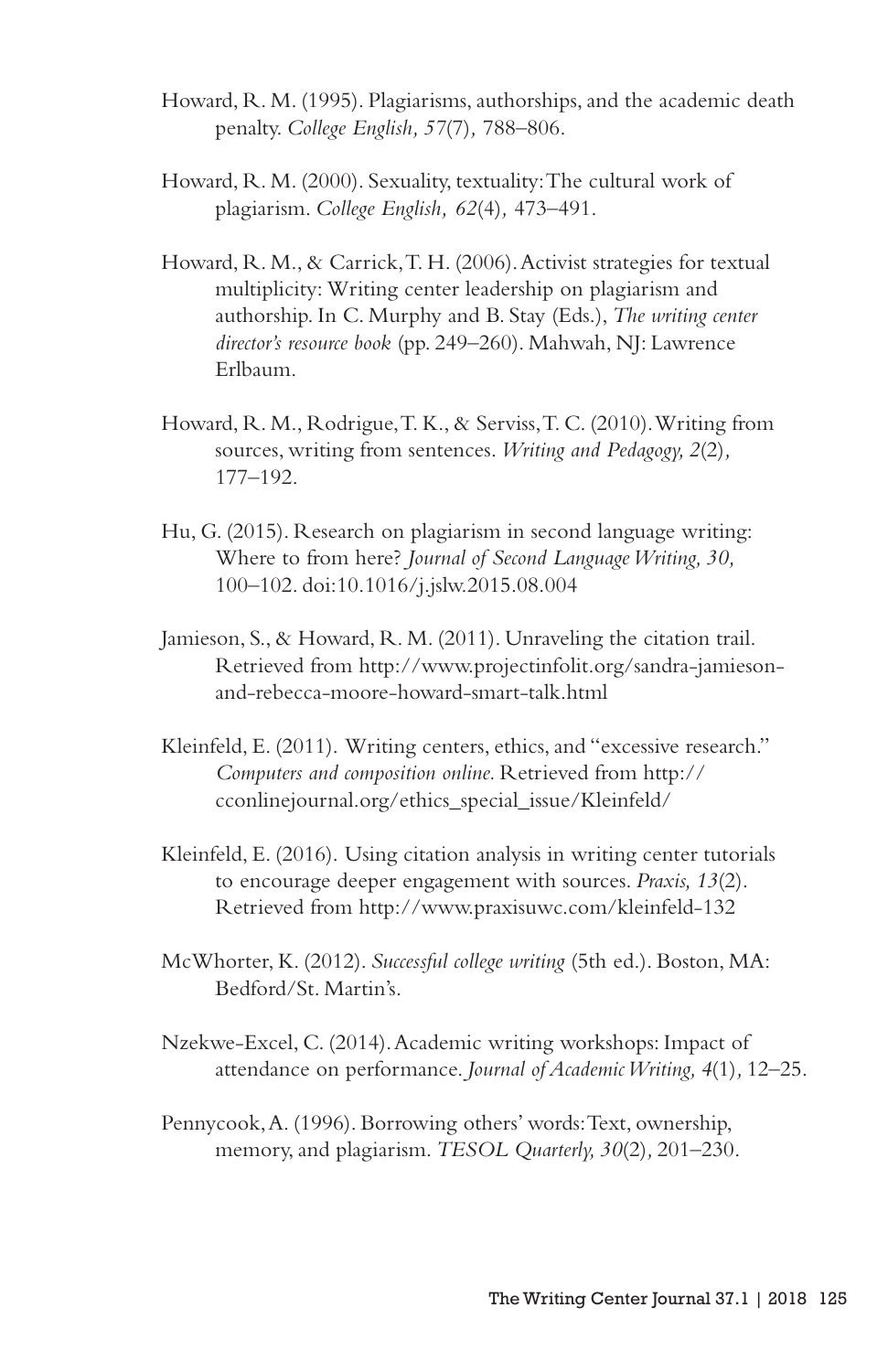- Rafoth, B. (2005). *A tutor's guide: Helping writers one-to-one* (2nd ed.). Portsmouth, NH: Boynton/Cook.
- Rivard, D., Leslie, L., & Hansen, J. (2015, November.) *"Mermaids singing, each to each": A study of interdisciplinary peer collaboration in in-class workshops at the University of Montana's writing center.* Presentation at the National Conference on Peer Tutoring in Writing, Salt Lake City, UT.
- Roig, M. (1997). Can undergraduate students determine whether text has been plagiarized? *The Psychological Record, 47*(1)*,* 113–122.
- Roig, M. (2001). Plagiarism and paraphrasing criteria of college and university professors. *Ethics & Behavior, 11*(3)*,* 307–324.
- Roy, A. (1999). Whose words these are I think I know: Plagiarism, the postmodern, and faculty attitudes. In L. Buranen & A. Roy (Eds.), *Perspectives on plagiarism and intellectual property in a postmodern world* (pp. 55–61). Albany: SUNY Press.
- Ryan, L., & Zimmerelli, L. (2015). *The Bedford guide for writing tutors* (6th ed.). Boston, MA: Bedford/St. Martin's.
- Schwabl, K., Rossiter, M., & Abbot, M. (2013). University students' and instructors' paraphrasing and citation knowledge practices. *Alberta Journal of Educational Research, 59*(3)*,* 401–419.
- Valentine, K. (2006). Plagiarism as literacy practice: Recognizing and rethinking ethical boundaries. *College Composition and Communication, 58*(1)*,* 89–109.
- Weaver, C. (1996). *Teaching grammar in context*. Portsmouth, NH: Boynton/Cook.
- Zwagerman, Sean. (2008). The scarlet P: Plagiarism, panopticism, and the rhetoric of academic integrity. *College Composition and Communication, 59*(4)*,* 676–710.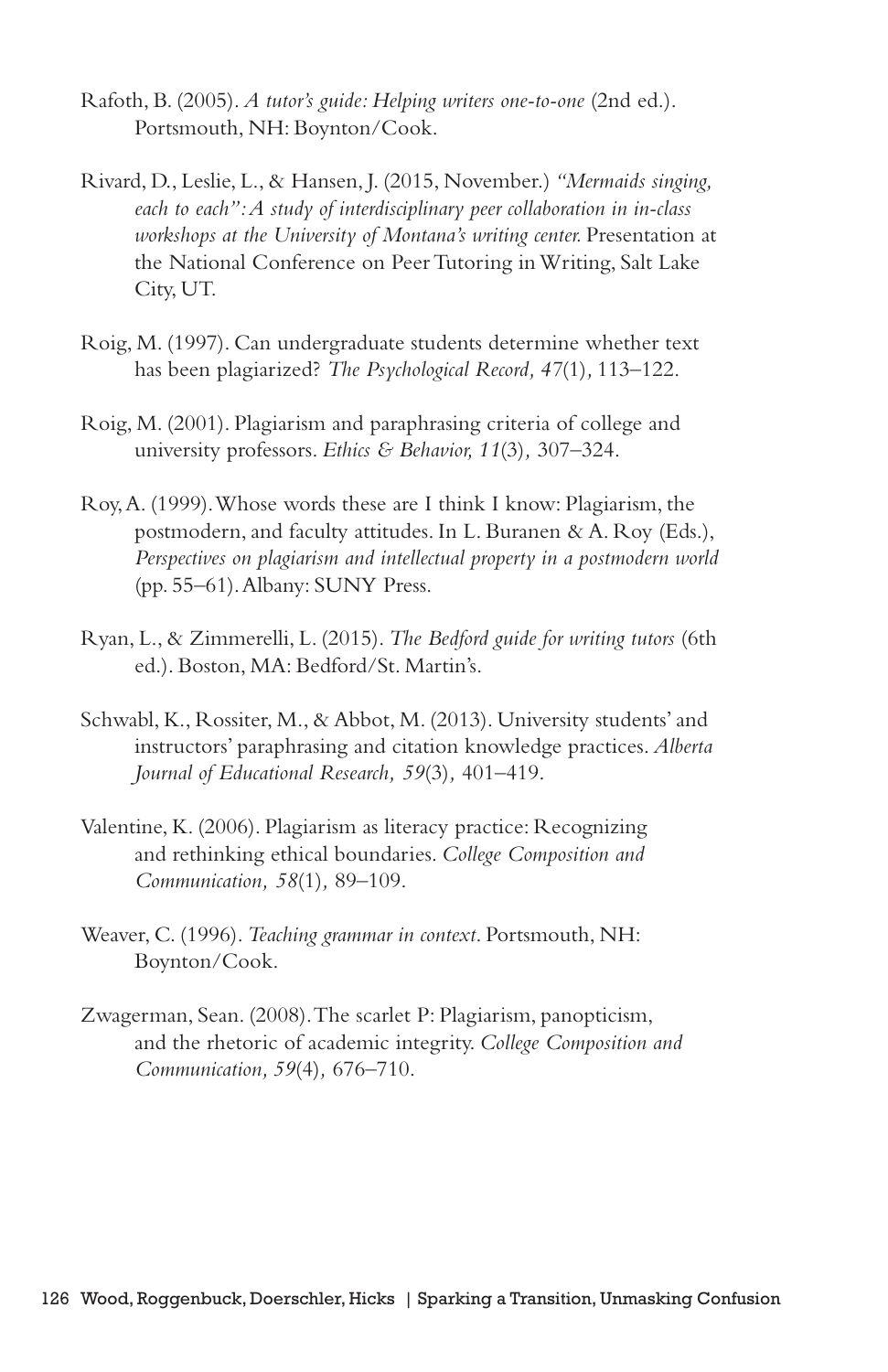# Appendix A: Scoring Rubric for Writing Samples

| Score          | Ideas                                                                                                   | Language                                                                                                                                   |
|----------------|---------------------------------------------------------------------------------------------------------|--------------------------------------------------------------------------------------------------------------------------------------------|
| $\mathbf{1}$   | Little or no competence in<br>capturing ideas                                                           | Clear patchwriting                                                                                                                         |
| 2              | Demonstrates some com-<br>petence in capturing at least<br>part of one of the ideas in the<br>paragraph | Though subtle patchwriting<br>may be evident, extensive<br>editing of the original<br>language results in a slightly<br>similar paraphrase |
| 3              | Demonstrates reasonable<br>competence in capturing at<br>least part of two ideas in the<br>paragraph    | Evidence of some obvious<br>patchwriting as well as<br>paraphrase <sup>4</sup>                                                             |
| $\overline{4}$ | Fully captures at least two<br>ideas in the paragraph                                                   | Language is distinct from the<br>original, though the structure<br>of the paraphrase follows the<br>structure of the original              |
| 5              | Demonstrates specific,<br>detailed understanding of<br>core ideas                                       | Both language and structure<br>of the paraphrase differ from<br>the original                                                               |

# Appendix B: Sample Paragraphs

Original Paragraph: "This is the bill's first, and most important, step. Right now, the insurance market's version of competition is pretty brutal. Companies compete to avoid the sickest people and sign up the healthiest people. Offering the best coverage for the lowest cost isn't much of a priority, because most consumers don't know whose coverage is best, and the ones who really do know are probably sick customers who spend their days researching this stuff" (How Health Care, 2010).

<sup>4</sup> The most practiced patchwriters conducted extensive editing but were still exclusively patchwriting. We scored 2 for those writers who were only patchwriting but whose patchwritten texts were not immediately and obviously patchwritten. There was sophistication in the patchwriting, maybe, but no evidence that they could avoid doing so or understood that they should. Note here the distinction from samples scored with a 3, which was for writers who demonstrated they could paraphrase but also patchwrote within the same sample.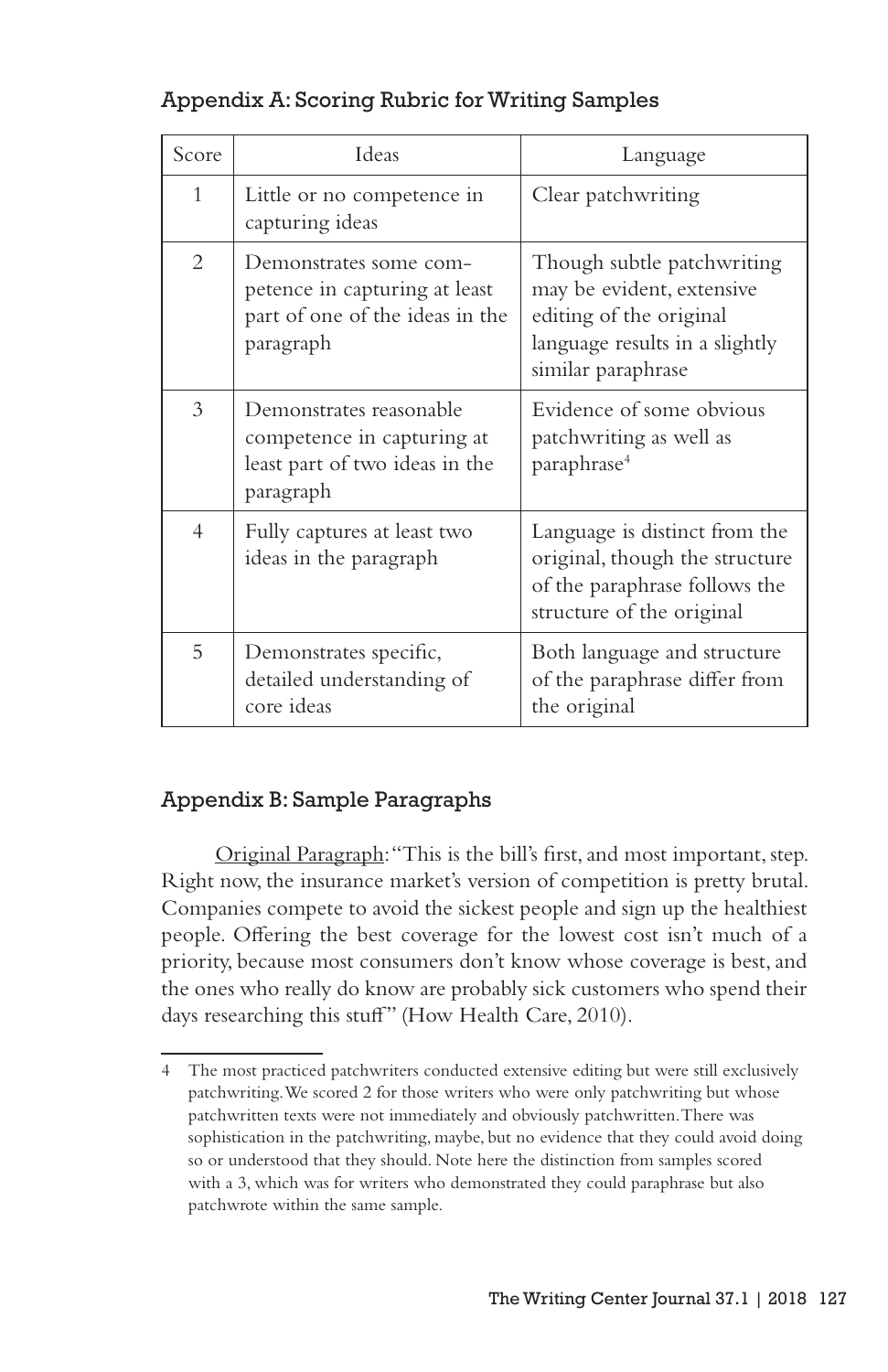Paraphrase scored 2 for Language: This is the bill's primary and mainly significant part. Currently, the insurance market's take on competition is rough. Companies fight not to sign up the illest people and take up the people who are already most well. To give the best coverage for cheap is not important because consumers are oblivious to who has the best, and the ones smart enough to know probably are the people who stay on their laptops all day.

Paraphrase scored 3 for Language: There is one step in the bill that is most important. Citizens in the United States are clueless when it comes to which coverage is the best. The reason they are clueless is because healthy people are not out there wasting there time looking for a better health Insurance. The sick citizens are looking for it but the companies are trying to get the healthiest citizens.

Paraphrase scored 4 for Language: Big business fight over patients with the best health. Providing them with cheap health insurance because they do not usually have the knowledge of the best insurance. Sick people would know the best insurance cause they do the research for themselves.

### Appendix C: Postworkshop Survey

| Q1 | Did the Writing with Sources presentation reflect your previous<br>instruction on plagiarism? If not, what differences did you find?                                                                                                |
|----|-------------------------------------------------------------------------------------------------------------------------------------------------------------------------------------------------------------------------------------|
| Q2 | Has experiencing the Writing with Sources presentation<br>affected your writing process for this paper? If so, how?                                                                                                                 |
| Q3 | Has experiencing the Writing with Sources presentation<br>affected your research process for this paper? If so, how?                                                                                                                |
| Q4 | Did experiencing the presentation motivate you to seek<br>additional help from the Writing Center, your instructor, or<br>your Supplemental Instruction Leader? If so, how did that<br>experience influence your work on the paper? |
| Q5 | Do you feel that your paper reflects an understanding of the<br>course material? Why or why not?                                                                                                                                    |
| Q6 | Do you feel confident using sources ethically for future writing<br>tasks? Why or why not?                                                                                                                                          |